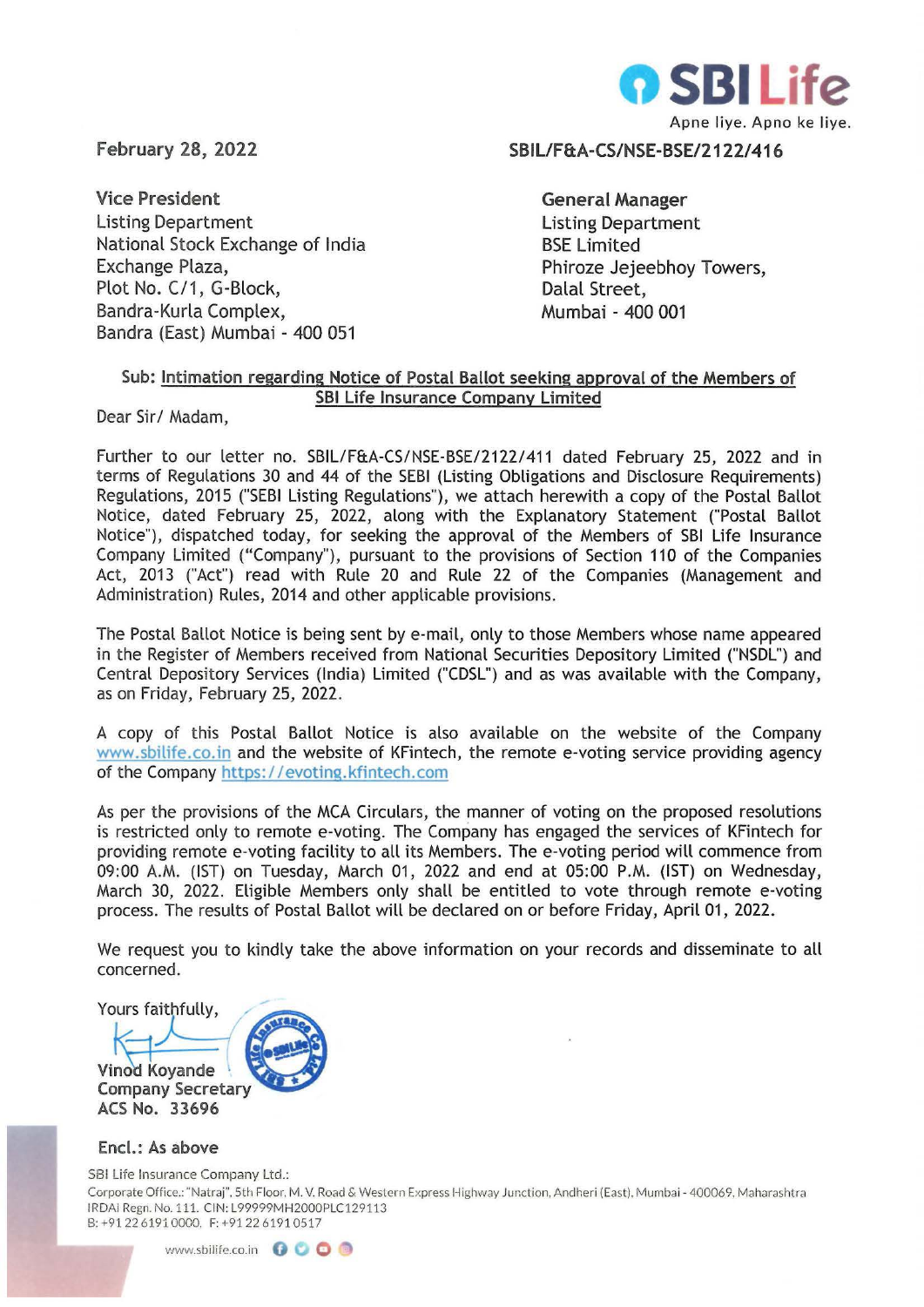

## SBI LIFE INSURANCE COMPANY LIMITED Regd. Office: "Natraj", M.V. Road & WEH Junction, Andheri (East), Mumbai – 400069 CIN: L99999MH2000PLC129113; Tel: 022-6191 0000; Fax: 0 22-6191 0517 Website: [www.sbilife.co.in](http://www.sbilife.co.in/) ; Email: [investor@sbilife.co.in](mailto:investor@sbilife.co.in)

# POSTAL BALLOT NOTICE

Dear Members,

Notice is hereby given to the Members of SBI Life Insurance Company Limited ('the Company'), pursuant to Section 110 and other applicable provisions, if any, of the Companies Act, 2013 ('the Act') read with Rule 20 and Rule 22 of Companies (Management and Administration) Rules, 2014, as amended ('Management Rules') read with the General Circular Nos. 14/2020 dated 8th April, 2020, 17/2020 dated 13th April, 2020, General Circular Nos 22/2020 dated June 15, 2020, General circular 33/2020 dated September 28, 2020, General circular 39/2020 dated 31st December, 2020, General Circular No. 10/2021 dated June 23, 2021 and General Circular No. 20/2021 dated December 8, 2021 issued by the Ministry of Corporate Affairs ('MCA Circulars'), Secretarial Standard-2 on General Meetings ("SS-2") issued by the Institute of the Company Secretaries of India and Regulation 44 of the Securities and Exchange Board of India (Listing Obligations and Disclosure Requirements) Regulations, 2015, ('Listing Regulations'), and other applicable provisions of the Act, Rules, Circulars and Notifications issued thereunder (including any statutory modifications or re-enactment thereof for the time being in force and as amended from time to time), that the following Resolutions as set out in this Notice are proposed to be passed by the Members of the Company by means of Postal Ballot by way of remote e-voting process.

The proposed resolutions and Explanatory Statement setting out all material facts relating thereto, as required in terms of Section 102(1) of the Act read with the Rules and the MCA Circulars, are appended below.

In compliance with Regulation 44 of the SEBI Listing Regulations and pursuant to the provisions of Sections 108 and 110 of the Act read with the Rules and the MCA Circulars, the manner of voting on the proposed resolutions is restricted only to remote e-voting ("e-voting") i.e. by casting votes electronically instead of submitting postal ballot forms. The instructions for evoting are appended to this Notice.

The Board of Directors of the Company at its meeting held on February 25, 2022 has appointed M/s. Mehta and Mehta, Company Secretaries, as the 'Scrutinizer', to scrutinize the e-voting process in a fair and transparent manner. Ms. Ashwini Inamdar (Membership No. F 9409), Partner and failing her, Mr. Atul Mehta (Membership No. F 5782), Partner, will represent M/s Mehta & Mehta, Company Secretaries.

Members holding Equity Shares of the Company on the Cut-off Date mentioned in this Postal Ballot Notice are requested to carefully read the instructions mentioned under the head 'Information and Instructions for e-voting' in this Postal Ballot Notice and record their assent ("FOR") or dissent ("AGAINST") on the proposed resolutions through the e-voting process not later than 5:00 p.m. (IST) on Wednesday, March 30, 2022. The Company has engaged the services of KFin Technologies Private Limited ("KFintech") for the purpose of providing e-voting facility to its Members. In accordance with the MCA Circulars, the Company has made necessary arrangements to enable the Members to register their e-mail address. Those Members who have not yet registered their e-mail address are requested to register the same by following the procedure set out in this Notice.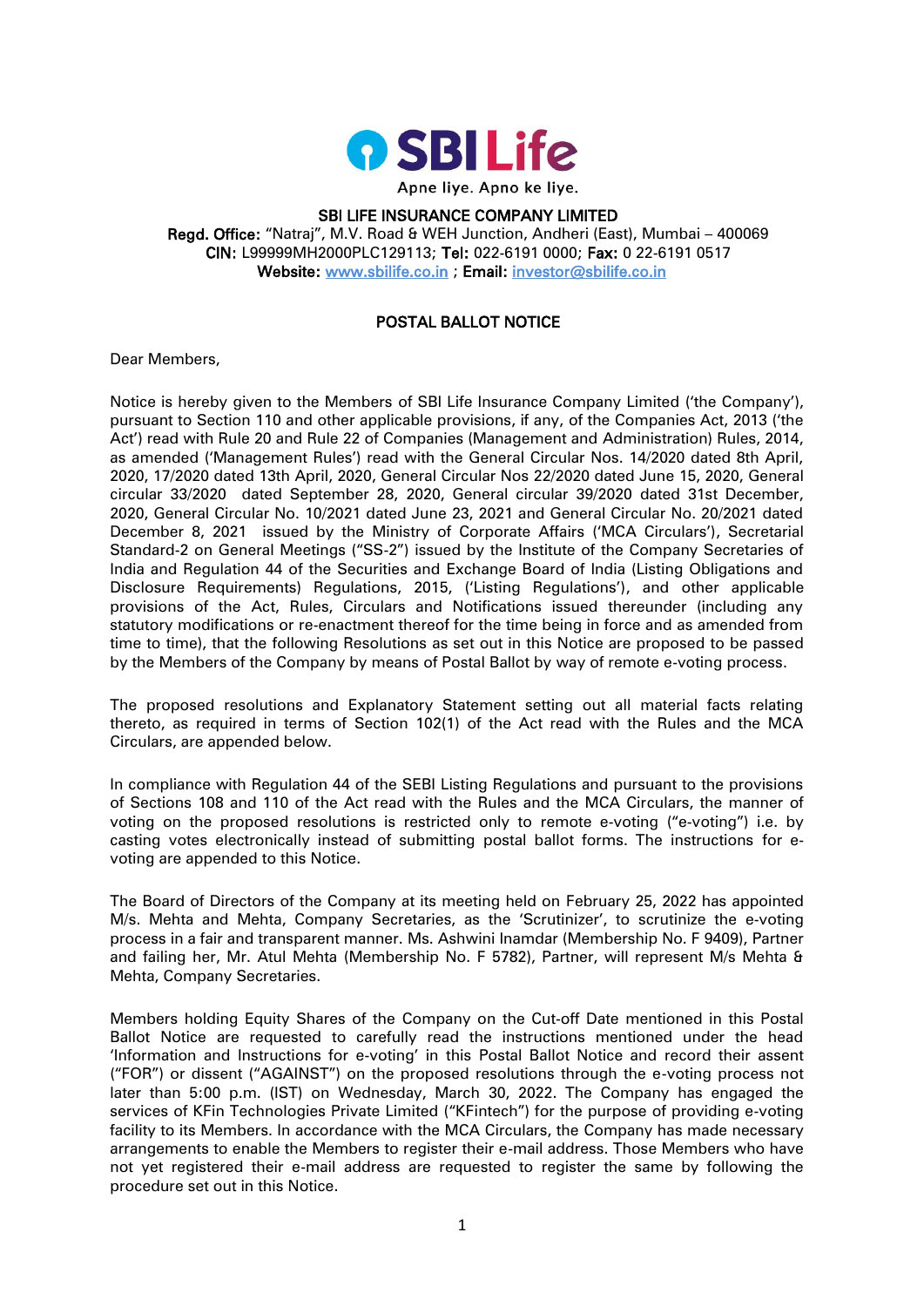After Completing of Scrutiny of the votes cast, the Scrutinizer shall, within 48 hours from the conclusion of the voting period of postal ballot, make a consolidated Scrutinizer's Report of the total votes cast in favour or against, if any, to the Chairman or a person authorised by him. The Chairman or a person authorised by him shall declare the result of the voting forthwith.

The said results, along with the Scrutinizer's Report, will be placed on the website of the Company [\(https://www.sbilife.co.in/en/about-us/investor-relations\)](https://www.sbilife.co.in/en/about-us/investor-relations) & KFintech (https://evoting.kfintech.com) and also displayed at the Registered Office of the Company. The same will also be simultaneously forwarded to the Stock Exchanges where the Equity Shares of the Company are listed, for placing the same on their websites. The resolutions, if approved, will be taken as having been duly passed on the last date specified for e-voting i.e. Wednesday, March 30, 2022.

## SPECIAL BUSINESS

1. To consider and, if thought fit, to pass the following resolution as Ordinary Resolution:

### Approval for entering into Material Related Party Transaction for purchase and / or sale of investments:

"RESOLVED THAT pursuant to the provisions of Regulation 23(4) of the Securities and Exchange Board of India (Listing Obligations and Disclosure Requirements) Regulations, 2015 ("SEBI Listing Regulations"), such other applicable provisions of law, if any, and any amendments, modifications, variations or re-enactments thereof (hereinafter called as "Applicable Laws") and the 'Policy for dealing with Related Party Transactions' of SBI Life Insurance Company Limited ("Company"), as may be applicable from time to time, the Members of the Company do hereby approve and accord further approval to the Board of Directors of the Company (hereinafter referred to as "Board", which term shall be deemed to include any duly authorized Committee constituted / empowered by the Board, from time to time, to exercise its powers conferred by this resolution), for entering into and / or carrying out and / or continuing with contracts / arrangements / transactions (whether individual transaction or transactions taken together or series of transactions or otherwise) as may be disclosed and as required by the prevailing accounting standards in the notes forming part of the financial statements of the Company, for the financial year 2022-23, notwithstanding the fact that the aggregate value of all these transactions may exceed Rs. 1,000 crore or 10% of the annual turnover of the Company as per the audited financial statements for the financial year 2021-22, whichever is lower, as prescribed under Applicable Laws or any other materiality threshold, as may be applicable from time to time, provided however, that the said contracts / arrangements / transactions shall be carried out at an arm's length basis and in the ordinary course of business of the Company.

| Sr.<br>No. | Name of the Related Party      | Nature of<br>Relationship              | Type of<br><b>Transaction</b> | <b>Value of Transaction</b>                                                                       |
|------------|--------------------------------|----------------------------------------|-------------------------------|---------------------------------------------------------------------------------------------------|
|            | State Bank of India            | Holding Company                        |                               | Aggregate value of                                                                                |
| 2          | <b>SBI DFHI Limited</b>        | <b>Fellow Subsidiary</b>               | Purchase and/or<br>Sale of    | transaction (purchase &<br>sale separately) during<br>a year not exceeding<br>Rs. 5000 crore with |
| 3          | <b>SBI Capital Markets Ltd</b> | <b>Fellow Subsidiary</b>               | Investment                    |                                                                                                   |
| 4          | <b>Yes Bank Limited</b>        | Associate of<br><b>Holding Company</b> |                               | single related party                                                                              |

RESOLVED FURTHER THAT the Members of the Company do hereby approve and accord further approval to the Board, to sign and execute all such documents, deeds and writings, including filing the said documents, etc. and do all such acts, deeds and things and take necessary steps as the Board may in its absolute discretion deem necessary, desirable or expedient to give effect to this resolution and to settle any question that may arise in this regard and incidental thereto, without being required to seek any further consent or approval of the Members or otherwise to the end and intent that the Members shall be deemed to have given their approval thereto expressly by the authority of this resolution.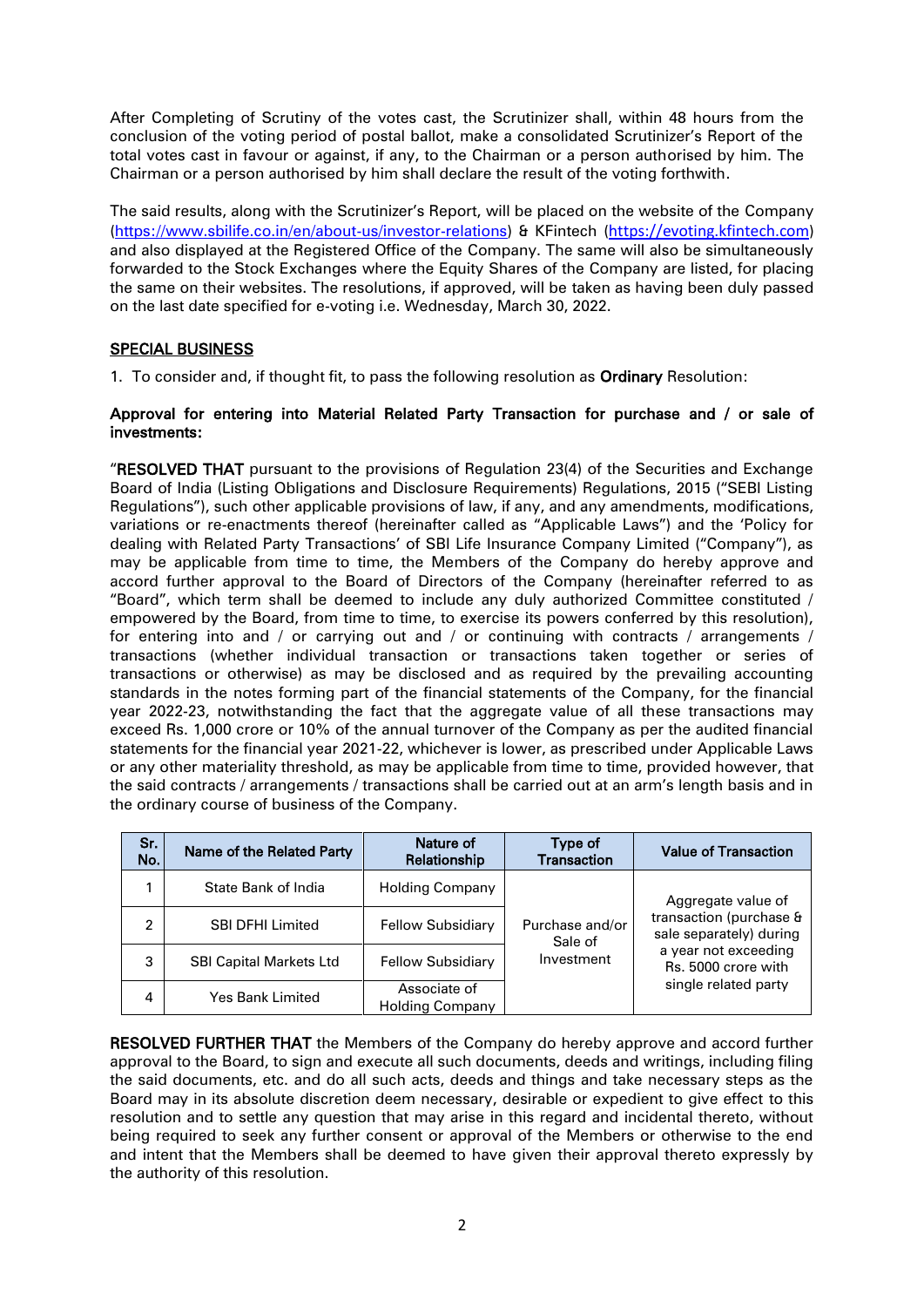**RESOLVED FURTHER THAT** the Members of the Company, do hereby also accord further approval to the Board of Directors of the Company, to delegate all or any of its powers herein conferred to any Committee of Directors and / or Director(s) and / or official(s) of the Company / any other person(s) so authorized by it, to do all such acts and take steps as may be considered necessary or expedient to give effect to the aforesaid resolution.

**RESOLVED FURTHER THAT** all actions to be taken by the Board in this regard, be and are hereby approved and confirmed in all respects."

2. To consider and, if thought fit, to pass the following resolution as Ordinary Resolution:

## Approval for entering into Material Related Party Transaction with State Bank of India:

"RESOLVED THAT pursuant to the provisions of Regulation 23(4) of the Securities and Exchange Board of India (Listing Obligations and Disclosure Requirements) Regulations, 2015 ("SEBI Listing Regulations"), such other applicable provisions of law, if any, and any amendments, modifications, variations or re-enactments thereof (hereinafter called as "Applicable Laws") and the 'Policy for dealing with Related Party Transactions' of SBI Life Insurance Company Limited ("Company"), as may be applicable from time to time, the Members of the Company do hereby approve and accord further approval to the Board of Directors of the Company (hereinafter referred to as "Board", which term shall be deemed to include any duly authorized Committee constituted / empowered by the Board, from time to time, to exercise its powers conferred by this resolution), for entering into and / or carrying out and / or continuing with contracts / arrangements / transactions (whether individual transaction or transactions taken together or series of transactions or otherwise) as may be disclosed and as required by the prevailing accounting standards in the notes forming part of the financial statements of the Company, for the financial year 2022-23, notwithstanding the fact that the aggregate value of all these transactions may exceed Rs. 1,000 crore or 10% of the annual turnover of the Company as per the audited financial statements for the financial year 2021-22, whichever is lower, as prescribed under Applicable Laws or any other materiality threshold, as may be applicable from time to time, provided however, that the said contracts / arrangements / transactions shall be carried out at an arm's length basis and in the ordinary course of business of the Company.

| Name of the Related Party: State Bank of India (SBI)<br>Nature of Relationship: Holding Company - Promoter |                                                                                             |                                                                                                                                           |  |  |
|------------------------------------------------------------------------------------------------------------|---------------------------------------------------------------------------------------------|-------------------------------------------------------------------------------------------------------------------------------------------|--|--|
| Sr.<br>No.                                                                                                 | <b>Type of Transaction</b>                                                                  | <b>Value of Transaction</b>                                                                                                               |  |  |
|                                                                                                            | Insurance Premium                                                                           | Actual amount of premium as per the terms and<br>conditions of product approved by IRDAI.                                                 |  |  |
| $\overline{\mathbf{c}}$                                                                                    | <b>Commission Payment</b>                                                                   | Estimated value of proposed transaction is Rs.<br>2,500 Crores                                                                            |  |  |
| 3                                                                                                          | Benefits / claims payment towards<br>Group Insurance policy issued to<br><b>SBI</b>         | Actual amount of policy benefits/ claims paid as<br>per the terms and conditions of product approved<br>by IRDAI.                         |  |  |
| 4                                                                                                          | Maintenance<br>of<br>Bank<br>Current<br>Account Balance with SBI for<br>business operations | On Actual basis based on the daily collection of<br>premium and pay-out of claims, other expense and<br>investments related transactions. |  |  |

RESOLVED FURTHER THAT the Members of the Company do hereby approve and accord further approval to the Board, to sign and execute all such documents, deeds and writings, including filing the said documents, etc. and do all such acts, deeds and things and take necessary steps as the Board may in its absolute discretion deem necessary, desirable or expedient to give effect to this resolution and to settle any question that may arise in this regard and incidental thereto, without being required to seek any further consent or approval of the Members or otherwise to the end and intent that the Members shall be deemed to have given their approval thereto expressly by the authority of this resolution.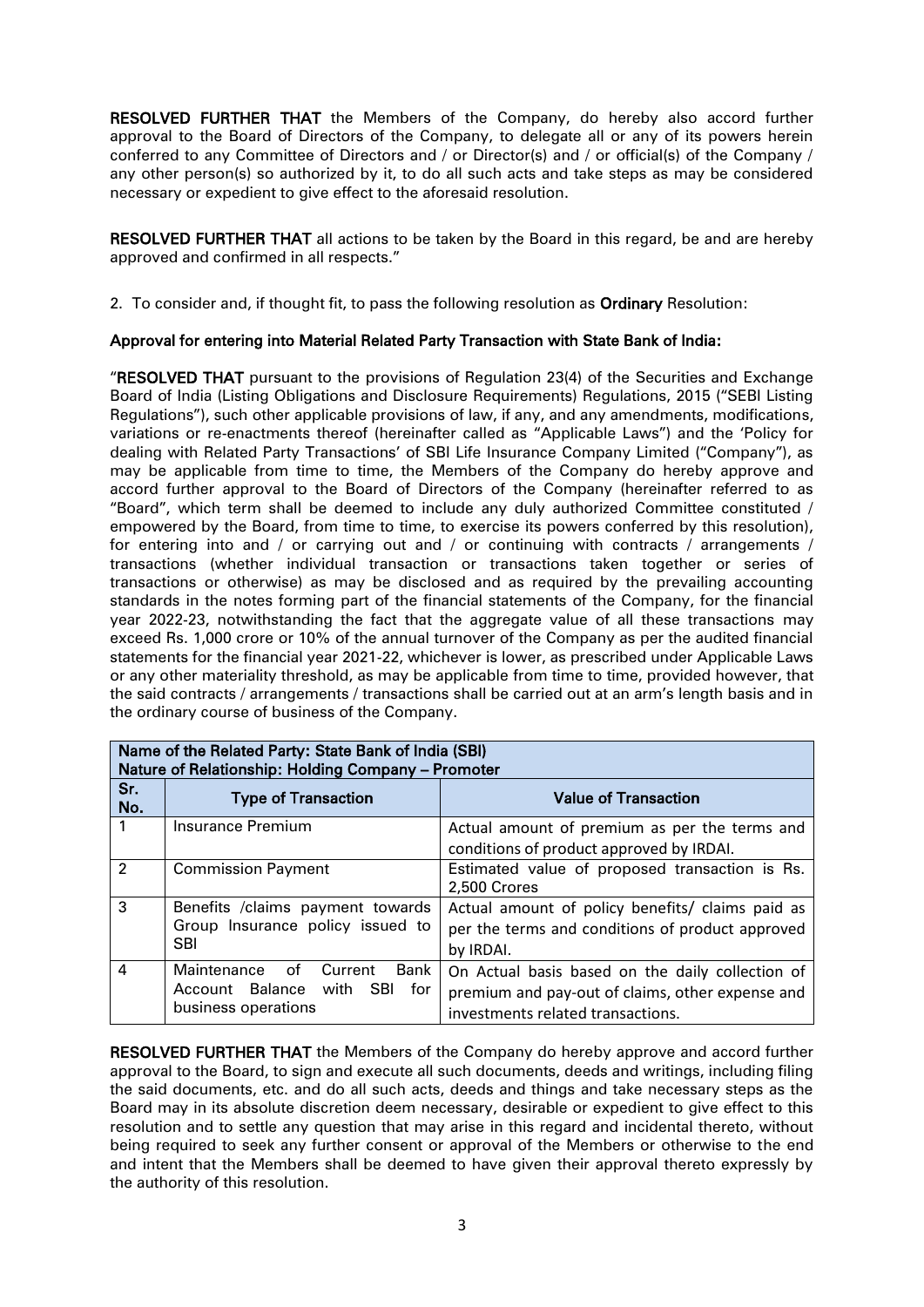**RESOLVED FURTHER THAT** the Members of the Company, do hereby also accord further approval to the Board of Directors of the Company, to delegate all or any of its powers herein conferred to any Committee of Directors and / or Director(s) and / or official(s) of the Company / any other person(s) so authorized by it, to do all such acts and take steps as may be considered necessary or expedient to give effect to the aforesaid resolution.

**RESOLVED FURTHER THAT** all actions to be taken by the Board in this regard, be and are hereby approved and confirmed in all respects."

> By order of Board of Directors SBI Life Insurance Company Limited

> > Sd/- Vinod Koyande Company Secretary ACS:-33696

Date: February 25, 2022 Place: Mumbai

#### Registered Office:

"Natraj", M.V. Road, WEH Junction, Andheri (East), Mumbai – 400069 CIN - L99999MH2000PLC129113

#### NOTES:

- 1. The Explanatory Statement pursuant to Section 102 read with Section 110 and other applicable provisions of the Companies Act, 2013 ("the Act") read with the rules framed thereunder pertaining to the said Resolution, setting out the material facts and reasons thereof, is appended hereto and forms part of this Postal Ballot Notice ("Notice").
- 2. This Notice shall also be available on the website of the Company at www.sbilife.co.in, websites of the Stock Exchanges, that is, BSE Limited and National Stock Exchange of India Limited at [www.bseindia.com](http://www.bseindia.com/) and www.nseindia.com respectively and on the website of Kfin Technologies Private Limited ("KFintech") at [https://evoting.kfintech.com](https://evoting.kfintech.com/)
- 3. In compliance with provisions of Section 108 and 110 of the Act read with Rules 20 and 22 of the Companies (Management and Administration) Rules, 2014 ("Rules") and Regulation 44 of the SEBI (Listing Obligations and Disclosure Requirements) Regulations, 2015 ("Listing Regulations") read with circular of SEBI on e-Voting Facility provided by Listed Entities, dated December 9, 2020, MCA Circulars, SS-2 and any amendments thereto, the Company is pleased to provide e-voting facility to its members to exercise their votes electronically and vote on the resolutions through e-voting facility provided by KFintech. The instructions for evoting are provided as part of this Notice which the members are requested to read carefully before casting their vote.
- 4. In accordance with the MCA Circulars, this Notice is being sent only by electronic mode only to those Members whose names appear in the Register of Members / List of Beneficial Owners as on February 25, 2022 ("cut-off date") received from National Securities Depository Limited ("NSDL") and Central Depository Services (India) Limited ('CDSL') and whose e-mail addresses are registered with the Company or KFintech (RTA) or the Depository Participant(s). Physical copies of the Postal Ballot Notice along with postal ballot forms and pre-paid business reply envelopes are not being sent to Members for this Postal Ballot in accordance with the requirements specified under the MCA Circulars.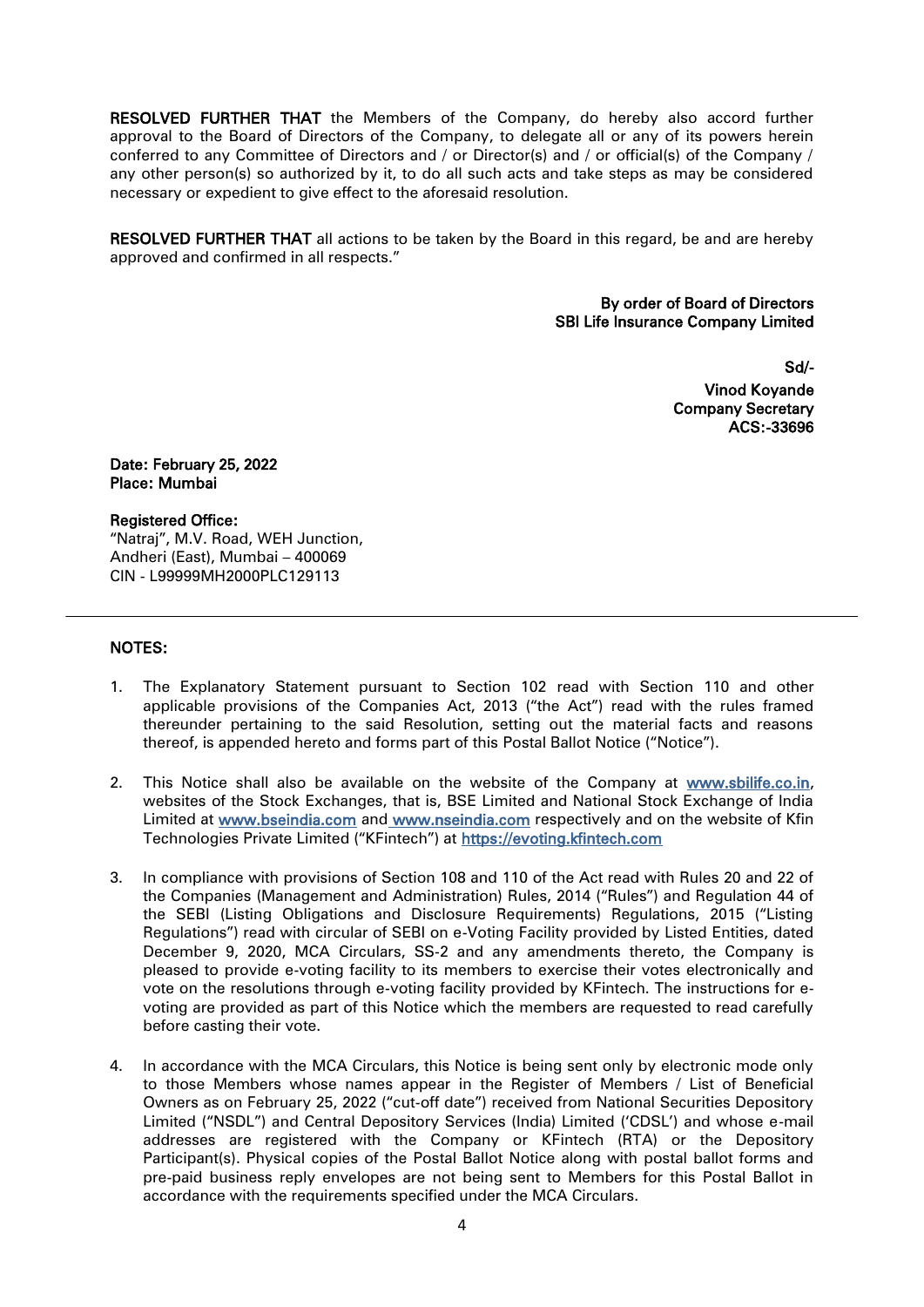- 5. Members would be able to cast their votes and convey their assent or dissent to the proposed resolution only through the remote e-voting process. Members whose names appear on the Register of Members / List of Beneficial Owners as on the Cut-Off Date will only be considered eligible for the purpose of e-voting. A person who becomes a member of the Company after the Cut-Off Date should treat this Notice for information purpose only.
- 6. The voting shall be reckoned in proportion to a Member's share of voting rights on the paidup share capital of the Company as on the cut-off date.
- 7. In accordance with the MCA Circulars, the Company has made necessary arrangements for the members to register their e-mail address. Members who have not registered their e-mail address are requested to register the same (i) with the Depository Participant(s) where they maintain their demat accounts, if the shares are held in electronic form, and (ii) by clicking on https://ris.kfintech.com/clientservices/mobilereg/mobileemailreg.aspx or by giving details of folio number, e-mail address and self-attested copy of PAN card to KFintech at einward.ris@kfintech.com, if the shares are held in physical form.
- 8. The Board of Directors of the Company has appointed M/s. Mehta and Mehta, Company Secretaries as the Scrutinizer, for conducting the Postal Ballot e-voting process in a fair and transparent manner. Ms. Ashwini Inamdar (Membership No. F9409), Partner and failing her, Mr. Atul Mehta (Membership No. F5782), Partner, will represent M/s Mehta & Mehta, Company Secretaries.
- 9. The Scrutinizer's decision on validity of the Postal Ballot shall be final.
- 10. Resolutions, if passed by the Members through postal ballot are deemed to have been duly passed on the last date specified for the e-voting i.e. March 30, 2022 in terms of Secretarial Standard – 2 on General Meetings ("SS-2") issued by the Institute of Company Secretaries of India. If the results of the Postal Ballot indicate that the requisite majority of the members of the Company have assented to the resolutions.
- 11. All documents referred to in this Notice will be available for inspection electronically until the last date of voting. Members seeking to inspect such documents can send an email to **investor@sbilife.co.in**

## PROCEDURE FOR VOTING THROUGH ELECTRONIC MEANS

## a) E-VOTING FACILITY:

- 1. Pursuant to the provisions of Section 108 and other applicable provisions of the Act read with the Rules and Regulation 44 of Listing Regulations, as amended, read with circular dated December 9, 2020 of SEBI on e-Voting Facility provided by Listed Entities, the Company is providing e-voting facility of KFintech to its members to exercise their right to vote on the proposed resolutions by electronic means.
- 2. The e-voting period commences at Tuesday, March 01, 2022 at 09:00 a.m. (IST) on and ends on Wednesday, March 30, 2022 at 05:00 p.m. (IST). Members desiring to exercise their vote should cast their vote during this period, to be eligible for being considered. The remote evoting will not be allowed beyond the aforesaid date and time and the e-voting module shall forthwith be disabled by KFintech upon expiry of the aforesaid period.
- 3. The manner of voting by (i) individual shareholders holding shares of the Company in demat mode, (ii) Shareholders other than individuals holding shares of the Company in demat mode, (iii) Shareholders holding shares of the Company in physical mode and (iv) Shareholders who have not registered their e-mail address, is explained in the instructions given herein below.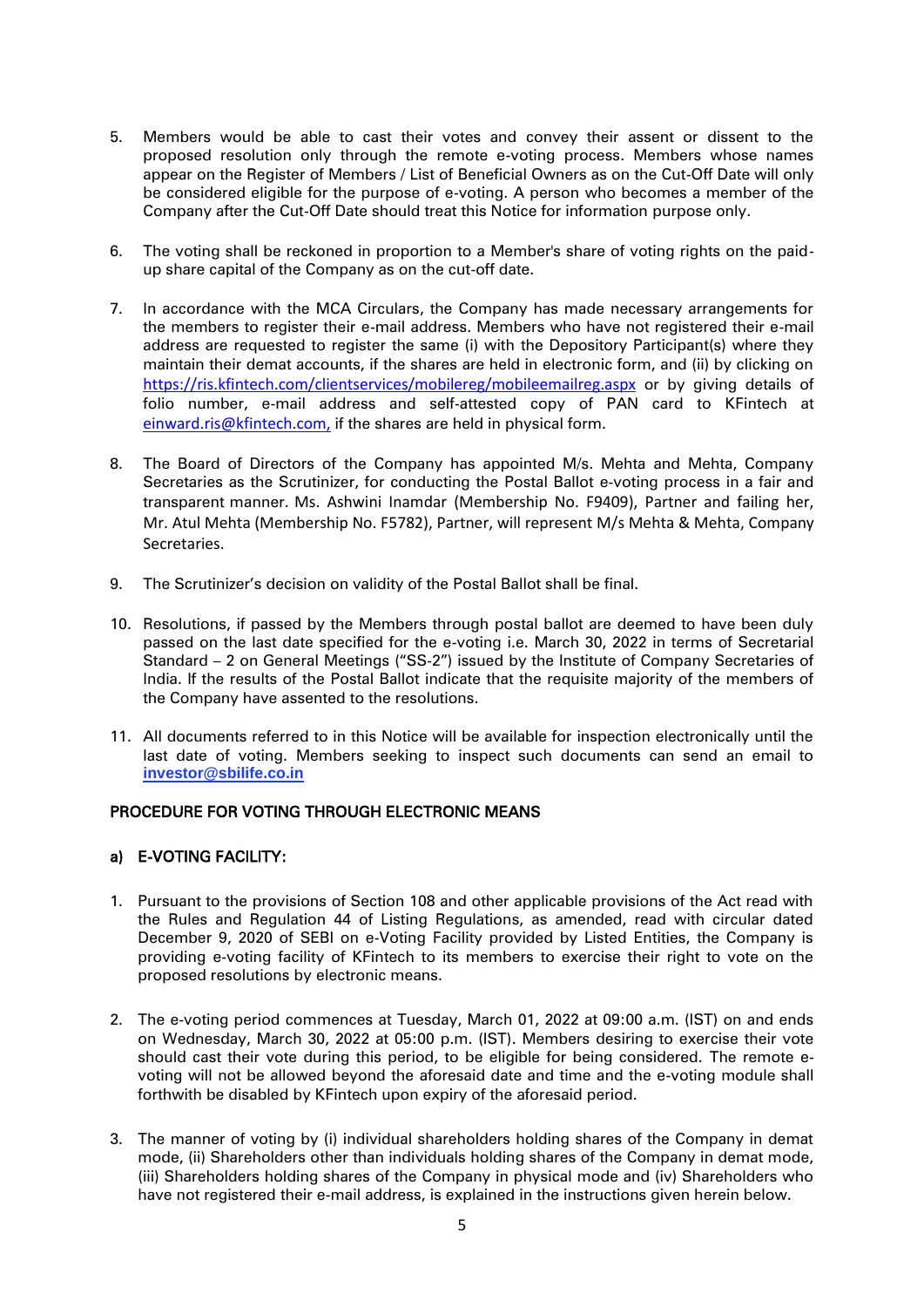## b) INFORMATION AND INSTRUCTIONS RELATING TO E-VOTING:

1. Once the Shareholder has exercised the vote, whether partially or otherwise, the Shareholder shall not be allowed to change it subsequently or cast the vote again.

#### 2. INFORMATION AND INSTRUCTIONS FOR E-VOTING BY INDIVIDUAL SHAREHOLDERS HOLDING SHARES OF THE COMPANY IN DEMAT MODE

As per circular of SEBI on e-Voting Facility provided by Listed Entities, dated December 9, 2020, all "individual shareholders holding shares of the Company in demat mode" can cast their vote, by way of a single login credential, through their demat accounts / websites of Depositories / Depository Participants. The procedure to login and access e-voting, as implemented by the Depositories/ Depository Participant(s), is given below:

## PROCEDURE TO LOGIN THROUGH WEBSITES OF DEPOSITORIES

| <b>NSDL</b>                                      | <b>CDSL</b>                                    |  |  |
|--------------------------------------------------|------------------------------------------------|--|--|
| 1. User already registered for IDeAS facility:   | 1. Existing user who have opted for Easi /     |  |  |
| I. Visit URL: https://eservices.nsdl.com         | Easiest                                        |  |  |
| II. Click on the "Beneficial Owner" icon under   | I. Visit URL:                                  |  |  |
| "Login" under 'IDeAS' section.                   | https://web.cdslindia.com/myeasi/home/l        |  |  |
| III. On the new page, enter User ID and          | ogin or URL: www.cdslindia.com and click       |  |  |
| Password. Post successful authentication,        | on New System Myeasi / Login to My Easi        |  |  |
| click on "Access to e-Voting" under value        | option under Quick Login (best                 |  |  |
| added services on the panel available on         | operational in Internet Explorer 10 or         |  |  |
| the left hand side.                              | above and Mozilla Firefox).                    |  |  |
| IV. Click on "Active E-voting Cycles" option     | II. Enter your User ID and Password for        |  |  |
| under E-voting.                                  | accessing Easi / Easiest.                      |  |  |
| V. You will see Company Name: "SBI Life          | III. You will see Company Name: "SBI Life      |  |  |
| Insurance Company Limited" on the next           | Insurance Company Limited" on the next         |  |  |
| screen. Click on the e-Voting link available     | screen. Click on the e-Voting link available   |  |  |
| against SBI Life or select e-Voting service      | against SBI Life or select e-Voting service    |  |  |
| provider "KFintech" and you will be re-          | provider "KFintech" and you will be re-        |  |  |
| directed to the e-Voting page of KFintech to     | directed to the e-Voting page of KFintech      |  |  |
| cast your vote without any further               | to cast your vote without any further          |  |  |
| authentication.                                  | authentication.                                |  |  |
| 2. User not registered for IDeAS e-Services      | 2. User not registered for Easi/Easiest        |  |  |
| I. To register click on link :                   | I. Option to register is available at          |  |  |
| https://eservices.nsdl.com                       | https://web.cdslindia.com/myeasi/Registr       |  |  |
| II. Select "Register Online for IDeAS" or click  | ation/EasiRegistration                         |  |  |
| at                                               | II. Proceed with completing the required       |  |  |
| https://eservices.nsdl.com/SecureWeb/Idea        | fields.                                        |  |  |
| sDirectReg.jsp                                   | III. Follow the steps given in point 1         |  |  |
| III. Proceed with completing the required        |                                                |  |  |
| fields.                                          |                                                |  |  |
| IV. Follow steps given in points 1               |                                                |  |  |
| 3. Alternatively by directly accessing the e-    | 3. Alternatively, by directly accessing the e- |  |  |
| <b>Voting website of NSDL</b>                    | <b>Voting website of CDSL</b>                  |  |  |
| I. Open URL: https://www.evoting.nsdl.com/       | I. Visit URL: www.cdslindia.com                |  |  |
| II. Click on the icon "Login" which is available | II. Provide your demat Account Number and      |  |  |
| under 'Shareholder/Member' section.              | PAN No.                                        |  |  |
| III. A new screen will open. You will have to    | III. System will authenticate user by sending  |  |  |
| enter your User ID (i.e. your sixteen digit      | OTP on registered Mobile & Email as            |  |  |
| demat account number held with NSDL),            | recorded in the demat Account.                 |  |  |
| Password / OTP and a Verification Code as        | IV. After successful authentication, user will |  |  |
| shown on the screen.                             | be provided links for the respective ESP,      |  |  |
| IV. Post successful authentication, you will     | i.e. KFintech where the e- Voting is in        |  |  |
| requested to select the name of the              | progress.                                      |  |  |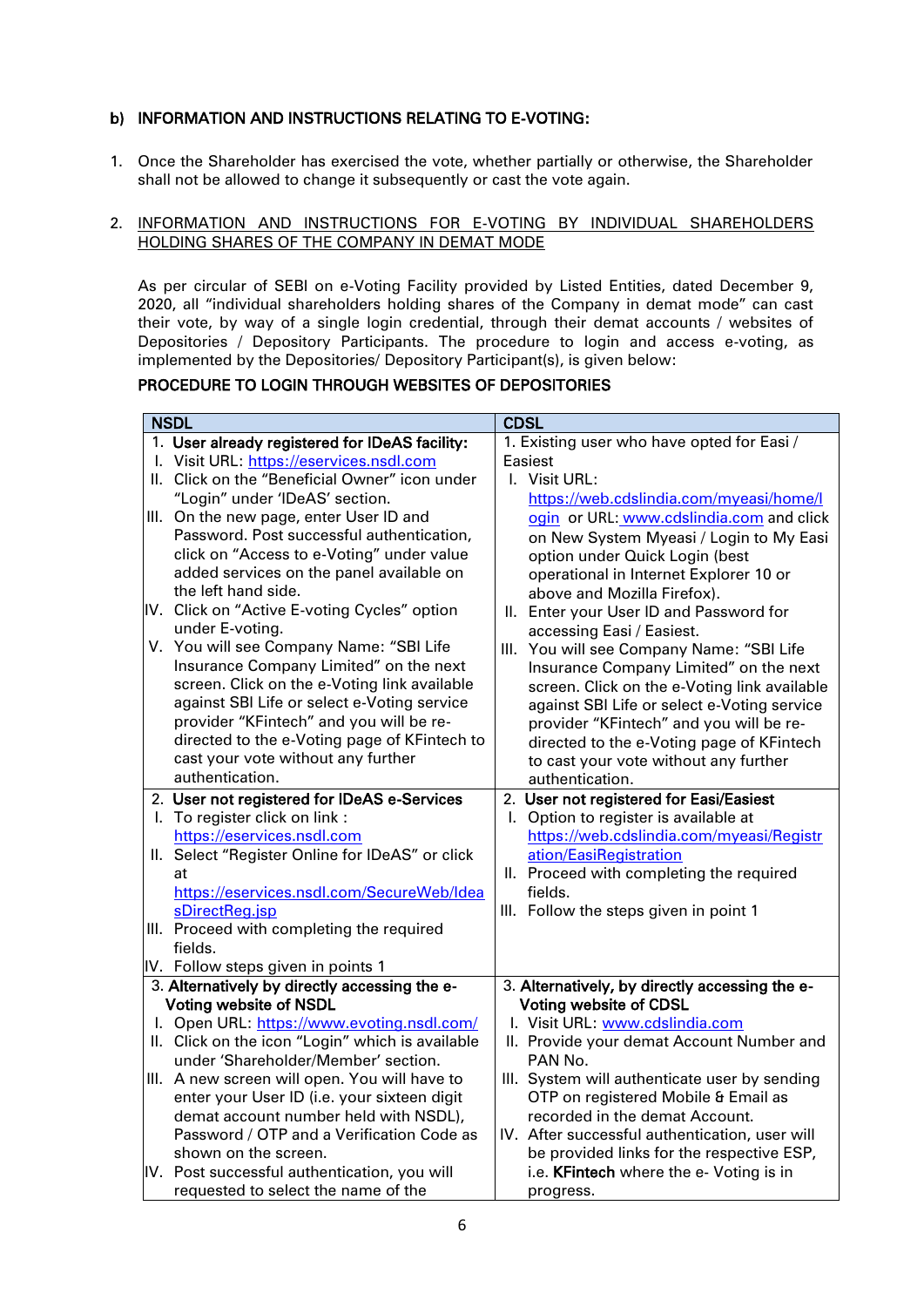| <b>NSDL</b>                                                                                                                                                                                                          | <b>CDSL</b> |
|----------------------------------------------------------------------------------------------------------------------------------------------------------------------------------------------------------------------|-------------|
| company and the e-Voting Service Provider<br>name, i.e. KFintech.<br>V. On successful selection, you will be<br>redirected to KFintech e-Voting page for<br>casting your vote during the remote e-<br>Voting period. |             |

## PROCEDURE TO LOGIN THROUGH WEBSITES OF DEPOSITORY PARTICIPANTS

Individual Shareholder login through their demat accounts / Website of Depository Participant:

- a) You can also login using the login credentials of your demat account through your DP registered with NSDL /CDSL for e-Voting facility.
- b) Once logged-in, you will be able to see e-Voting option. Once you click on e-Voting option, you will be redirected to NSDL / CDSL Depository site after successful authentication, wherein you can see e-Voting feature.
- c) Click on options available against company name or e-Voting service provider KFintech and you will be redirected to e-Voting website of KFintech for casting your vote during the remote e-Voting period without any further authentication.

Important note: Members who are unable to retrieve User ID/ Password are advised to use Forget User ID and Forget Password option available at above mentioned website.

| Members facing any technical issues - NSDL    | Members facing any technical issues - CDSL           |
|-----------------------------------------------|------------------------------------------------------|
| Members facing any technical issue in login   | Members facing any technical issue in login          |
| can contact NSDL helpdesk by sending a        | can contact CDSL helpdesk by sending a               |
| request at evoting@nsdl.co.in or call at toll | request at <b>evoting@cdslindia.com</b> / contact at |
| free no.: 1800 1020 990 & 1800 22 44 30       | 022-23058738 / 022-23058542-43.                      |

### INFORMATION AND INSTRUCTIONS FOR E-VOTING BY (I) SHAREHOLDERS OTHER THAN INDIVIDUALS HOLDING SHARES OF THE COMPANY IN DEMAT MODE AND (II) ALL SHAREHOLDERS HOLDING SHARES OF THE COMPANY IN PHYSICAL MODE.

#### I. (A). In case a member receives an e-mail from the Company/ KFintech [for Members whose email address is registered with the Company / Depository Participant(s)]:

- i. Initial password is provided in the body of the email.
- ii. Launch internet browser & type the url: https://evoting.kfintech.com in the address bar.
- iii. Enter the login credentials i.e. User ID and password mentioned in your email. Your Folio No./DP ID Client ID will be your User ID. However, if you are already registered with KFintech for e-voting, you can use your existing User ID and password for casting your votes.
- iv. After entering the details appropriately, click on LOGIN.
- v. You will reach the password change menu wherein you are required to mandatorily change your password. The new password shall comprise of minimum 8 characters with at least one upper case (A-Z), one lower case (a-z), one numeric value (0-9) and a special character  $(\mathcal{Q}, \#, \mathsf{S}, \text{etc.})$ . It is strongly recommended not to share your password with any other person and take utmost care to keep your password confidential.
- vi. You need to login again with the new credentials.
- vii.On successful login, the system will prompt you to select the EVENT i.e. SBI Life Insurance Company Limited.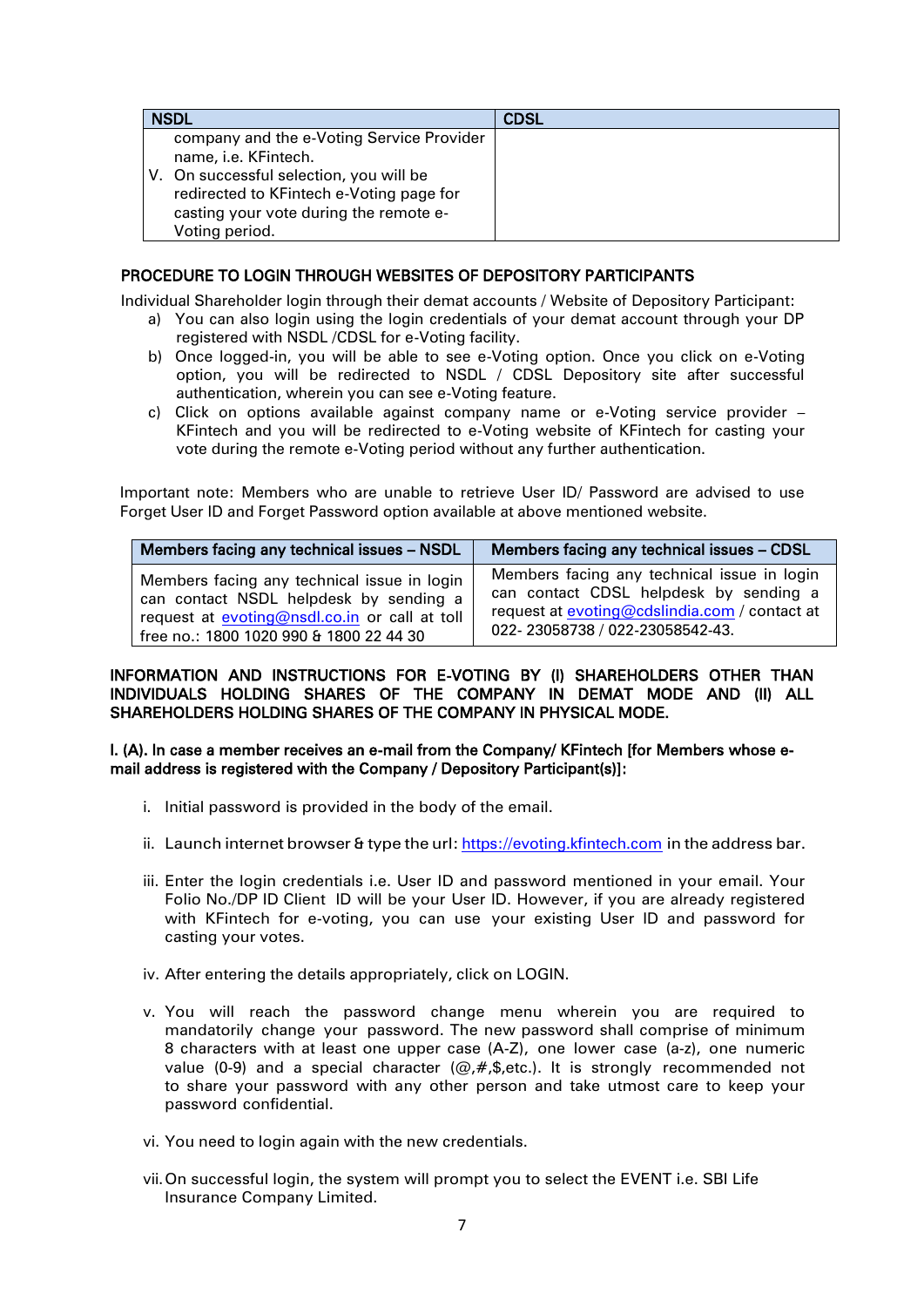- viii. On the voting page, the number of shares (which represents the number of votes) held by you as on the cut-off date will appear. If you desire to cast all the votes assenting/dissenting to the resolution, enter all shares and click 'FOR'/'AGAINST' as the case may be or partially in 'FOR' and partially in 'AGAINST', but the total number in 'FOR' and/or 'AGAINST' taken together should not exceed your total shareholding as on the cut-off date. You may also choose the option 'ABSTAIN' and the shares held will not be counted] under either head.
- ix. Members holding multiple folios/demat accounts shall choose the voting process separately for each folio/demat account.
- x. Cast your votes by selecting an appropriate option and click on 'SUBMIT'. A confirmation box will be displayed. Click 'OK' to confirm, else 'CANCEL' to modify. Once you confirm, you will not be allowed to modify your vote subsequently. During the voting period, you can login multiple times till you have confirmed that you have voted on the resolution.
- xi. Corporate/institutional members (i.e. other than individuals, HUF, NRI, etc.) are required to send scanned image (PDF format) of certified true copy of relevant board resolution/authority letter etc. together with attested specimen signature of the duly authorised signatory(ies) who is/are authorised to vote, to the Scrutinizer through email at atul@mehta-mehta.com with a copy marked to [evoting@kfintech.com.](mailto:evoting@kfintech.com) The scanned image of the above documents should be in the naming format 'BAL\_EVENT No.'

#### (B) In case of a member whose e-mail address is not registered / updated with the Company / KFintech / Depository Participant(s), please follow the following steps to generate your login credentials:

- a) Members holding shares in physical mode, who have not registered / updated their e-mail address with the Company and in consequence the Postal Ballot Notice and e-voting instructions cannot be serviced, are requested to register / update the same by clicking on **<https://ris.kfintech.com/clientservices/mobilereg/mobileemailreg.aspx>** or by giving details of folio number, e-mail address and self-attested copy of PAN Card to KFintech at **[einward.ris@kfintech.com](mailto:einward.ris@kfintech.com)**.
- b) Members holding shares in dematerialised mode who have not registered their e-mail address with their Depository Participant(s) are requested to register / update their e-mail address with the Depository Participant(s) where they maintain their demat accounts.
- c) After due verification, the Company / KFintech will forward your login credentials to your registered e-mail address.
- d) Follow the instructions at I.(A). (i) to (xi) to cast your vote.
- II. Members can also update their mobile number and e-mail address in the "user profile details" in their e-voting login on **https://evoting.kfintech.com** which may be used for sending further communication(s).

#### III. **Any member who has forgotten the User ID and Password, may obtain / generate / retrieve the same from** KFintech **in the manner as mentioned below:**

a) If the mobile number of the member is registered against Folio No. / DP ID Client ID, the member may send SMS: MYEPWD <space> E-Voting Event Number + Folio No. or DP ID Client ID to 9212993399

Example for NSDL: MYEPWD <SPACE> IN12345612345678

Example for CDSL: MYEPWD <SPACE> 1402345612345678

Example for Physical: MYEPWD <SPACE> XXXX123456789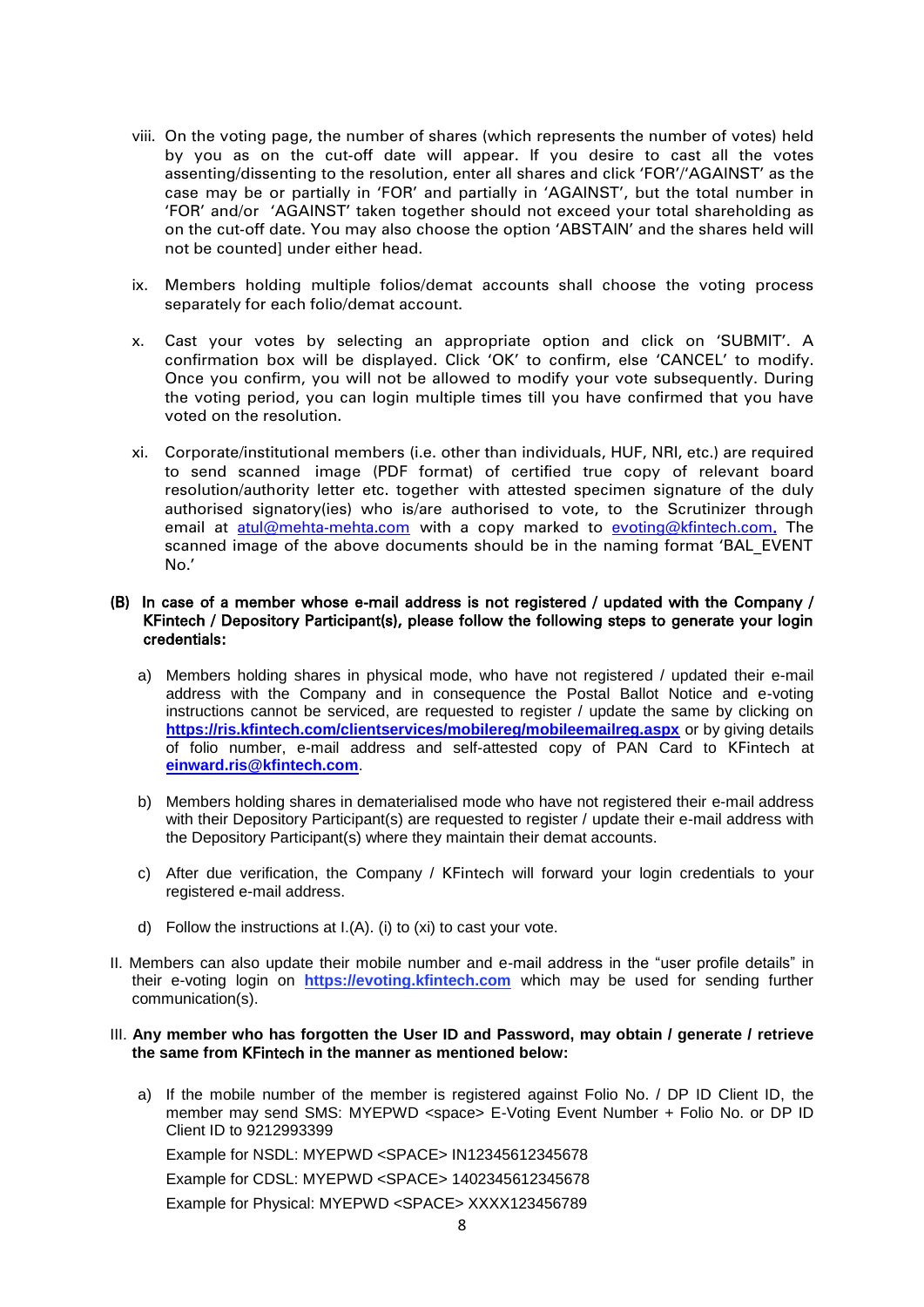- b) If e-mail address or mobile number of the member is registered against Folio No. / DP ID Client ID, then on the home page of [https://evoting.kfintech.com](https://evoting.kfintech.com/), the member may click "Forgot Password" and enter Folio No. or DP ID Client ID and PAN to generate password.
- c) Member may send an e-mail request to **[einward.ris@kfintech.com](mailto:einward.ris@kfintech.com)**. After due verification of the request, User ID and password will be sent to the member.
- d) If the member is already registered with KFintech's e-voting platform, then he/she/it can use his/her/its existing password for logging-in.
- IV. In case of any query on e-voting, members may refer to the "Help" and "FAQs" sections/ E-voting user manual available through a dropdown menu in the "Downloads" section of KFintech's website for e-voting: **https://evoting.kfintech.com** or contact KFintech as per the details given under subpoint no. V below.
- V. Members are requested to note the following contact details for addressing e-voting related grievances:

#### **Mr. S.V. Raju, Deputy Vice President**

KFin Technologies Private Limited Selenium Tower B, Plot 31-32, Gachibowli, Financial District, Nanakramguda, Hyderabad 500 032 Toll-free Nos.: 1800-309-4001 (from 9:00 a.m. IST to 6:00 p.m. IST on all working days) E-mail: **evoting@kfintech.com**

## EXPLANATORY STATEMENT UNDER SECTION 102(1) OF THE COMPANIES ACT, 2013 AND OTHER APPLICABLE PROVISIONS:

#### ITEM NO. 1

As per the provisions of Section 188 of the Companies Act, 2013 ("Act"), transactions with related parties which are on an arm's length basis and in the ordinary course of business, are exempted from the obligation of obtaining prior approval of shareholders. However, such transactions, if material, require the approval of shareholders through a resolution, notwithstanding the fact that the same are at an arm's length basis and in the ordinary course of business, as per the requirements of the provisions of Regulation 23(4) of the Securities and Exchange Board of India (Listing Obligations and Disclosure Requirements) Regulations, 2015 ("SEBI Listing Regulations"). As per the amendments to clause (zc) of Regulation 2(1) read with the proviso to Regulation 23(1) of the SEBI Listing Regulations, which will be effective from April 1, 2022, transactions involving transfer of resources, services or obligations between a listed entity or any of its subsidiaries on one hand and a related party of the listed entity or any of its subsidiaries on the other hand will be considered as "related party transactions", and as "material related party transactions", if the transaction to be entered into individually or taken together with previous transactions during a financial year, exceeds Rs. 1,000 crore or 10% of the annual turnover of the listed entity as per the last audited financial statements of the listed entity, whichever is lower.

These transactions, during the financial year 2022-23, between the related party, may exceed the revised threshold of "material related party transactions" under the SEBI Listing Regulations i.e. Rs. 1,000 crore or 10% of the annual turnover of the Company as per the audited financial statements of the Company for the year ending March 31, 2022, whichever is lower. All these transactions will be executed at an arm's length basis and in the ordinary course of business of the Company.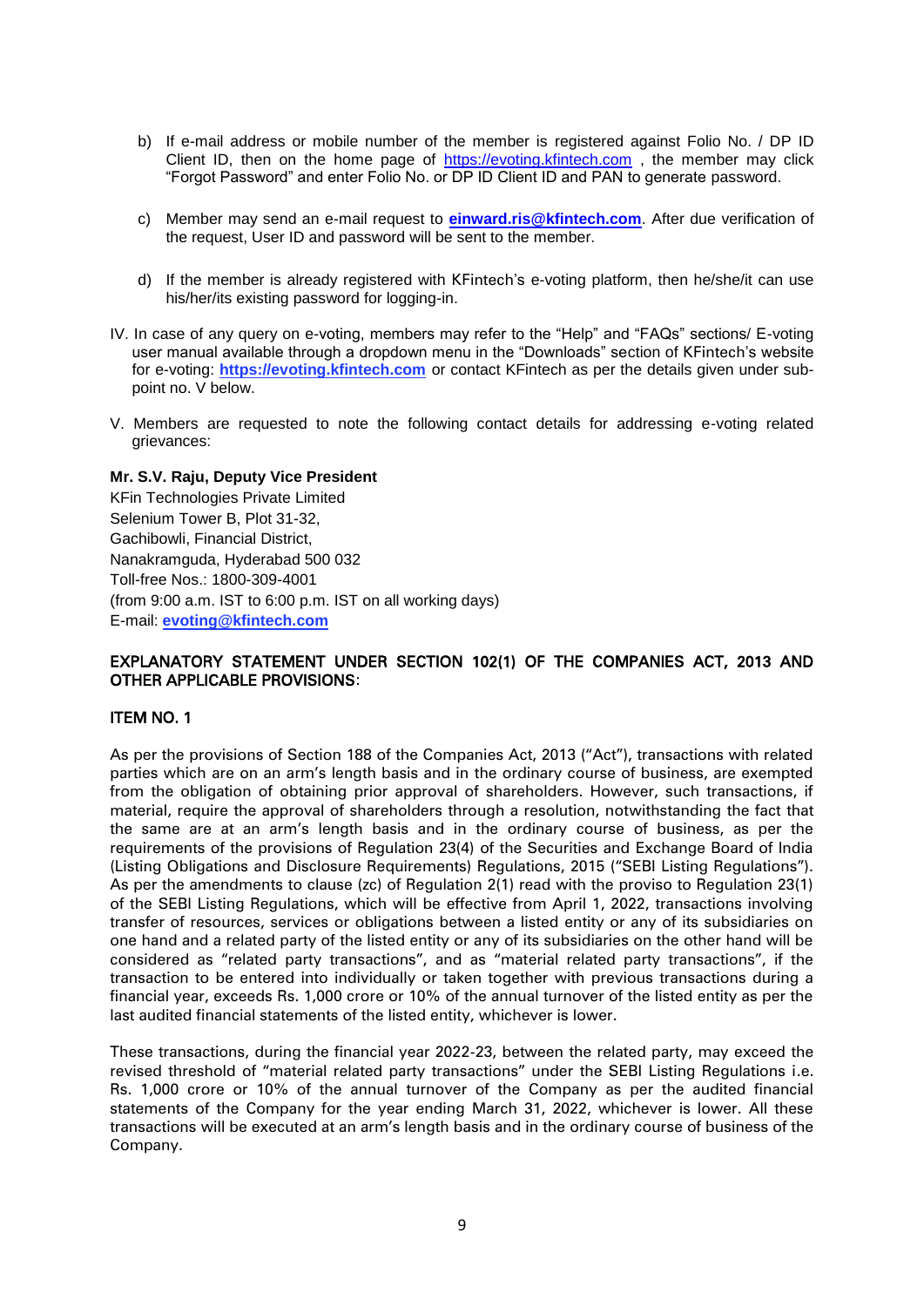Based on the information on the proposed transactions, summarized in this Postal Ballot Notice, the Audit Committee of the Board have approved entering into the said transactions at the meeting held on February 25, 2022 and recommended that the approval of the Members be also sought for the resolution contained at Item 1 of the accompanying Postal Ballot Notice. Accordingly, State Bank of India deemed to be concerned or interested in the resolution contained at Item No. 1 above.

Information required under Regulation 23(4) of SEBI Listing Regulations read with SEBI Circular dated November 22, 2021 is provided herewith:

| Sr. No.<br><b>Name of the Related Party</b> |                                 | <b>Nature of Relationship</b> |  |
|---------------------------------------------|---------------------------------|-------------------------------|--|
| State Bank of India                         |                                 | <b>Holding Company</b>        |  |
| 2                                           | <b>SBI DFHI Limited</b>         | <b>Fellow Subsidiary</b>      |  |
| 3                                           | <b>SBI Capital Markets Ltd.</b> | <b>Fellow Subsidiary</b>      |  |
| 4                                           | Yes Bank Limited                | Associate of Holding Company  |  |

## 1. Name of the Related Party and Nature of Relationship:

### 2. Other Information as per SEBI Circular dated November 22, 2021

| Sr. | <b>Particulars</b>                                                                                                             | <b>Purchase of Investments</b>                                                                                                                                                                                                                                                                                                                                                                                                                                                                                                                                                                                         | <b>Sale of Investments</b>                                                                                                                                                                                                                                                                                                                                                                                                            |
|-----|--------------------------------------------------------------------------------------------------------------------------------|------------------------------------------------------------------------------------------------------------------------------------------------------------------------------------------------------------------------------------------------------------------------------------------------------------------------------------------------------------------------------------------------------------------------------------------------------------------------------------------------------------------------------------------------------------------------------------------------------------------------|---------------------------------------------------------------------------------------------------------------------------------------------------------------------------------------------------------------------------------------------------------------------------------------------------------------------------------------------------------------------------------------------------------------------------------------|
| 1.  | Type of transaction,<br>material terms and<br>particulars of the<br>proposed<br>transaction                                    | Purchase<br>of<br>Investments<br>The<br>$\frac{1}{2}$<br>Company in the ordinary course of its<br>business, purchases investments such<br>bonds,<br>debentures,<br>corporate<br>as<br>Government securities etc. from the<br>related parties being counter-party or<br>issuer. The investments in primary<br>market are made at the prevailing<br>market price and same terms and<br>conditions applicable to all investors.<br>The investments in secondary market<br>are made at the prevailing market<br>prices. All the investments are made in<br>accordance with the applicable IRDAI<br>Investment Regulations. | Sale of Investment - The Company<br>in the ordinary course of its<br>business, sales investments such<br>as corporate bonds, debentures,<br>Government securities etc. to the<br>related parties being counter-party<br>The<br>issuer.<br>investment<br><b>or</b><br>transactions are made at the<br>prevailing market prices and in<br>accordance with the applicable<br><b>IRDAI</b> Investment Regulations.                        |
| 2.  | Name of the related<br>party                                                                                                   | 1.<br>State Bank of India (SBI)<br>SBI DFHI Ltd.<br>2.<br>3.<br>SBI Capital Markets Ltd.<br>4.<br><b>Yes Bank Limited</b>                                                                                                                                                                                                                                                                                                                                                                                                                                                                                              | State Bank of India (SBI)<br>1.<br>2.<br>SBI DFHI Ltd.<br>3.<br>SBI Capital Markets Ltd.<br>4.<br><b>Yes Bank Limited</b>                                                                                                                                                                                                                                                                                                             |
| 3.  | Nature of<br>Relationship with<br>the Company<br>including nature of<br>its concern or<br>interest (financial or<br>otherwise) | 1.<br>State Bank of India (SBI) - Holding<br>Company<br>SBI DFHI Ltd. - Fellow Subsidiary<br>2.<br>3.<br>SBI Capital Markets Ltd. - Fellow<br>Subsidiary<br>Yes Bank Limited - Associate of<br>4.<br><b>Holding Company (Promoter</b><br>Group Company)<br>The above parties act as counter-<br>parties or issuer of the securities for<br>investment transaction in the ordinary<br>course of business which is expected<br>to be more than Rs. 1,000 crores.                                                                                                                                                         | 1.<br>State Bank of India (SBI) -<br><b>Holding Company</b><br>SBI DFHI Ltd. - Fellow<br>2.<br>Subsidiary<br>SBI Capital Markets Ltd. -<br>3.<br><b>Fellow Subsidiary</b><br>Yes Bank Limited - Associate<br>4.<br>of Holding Company<br>(Promoter Group Company)<br>The above parties act as counter-<br>parties for sale of investment in<br>the ordinary course of business<br>which is expected to more than<br>Rs. 1,000 crores. |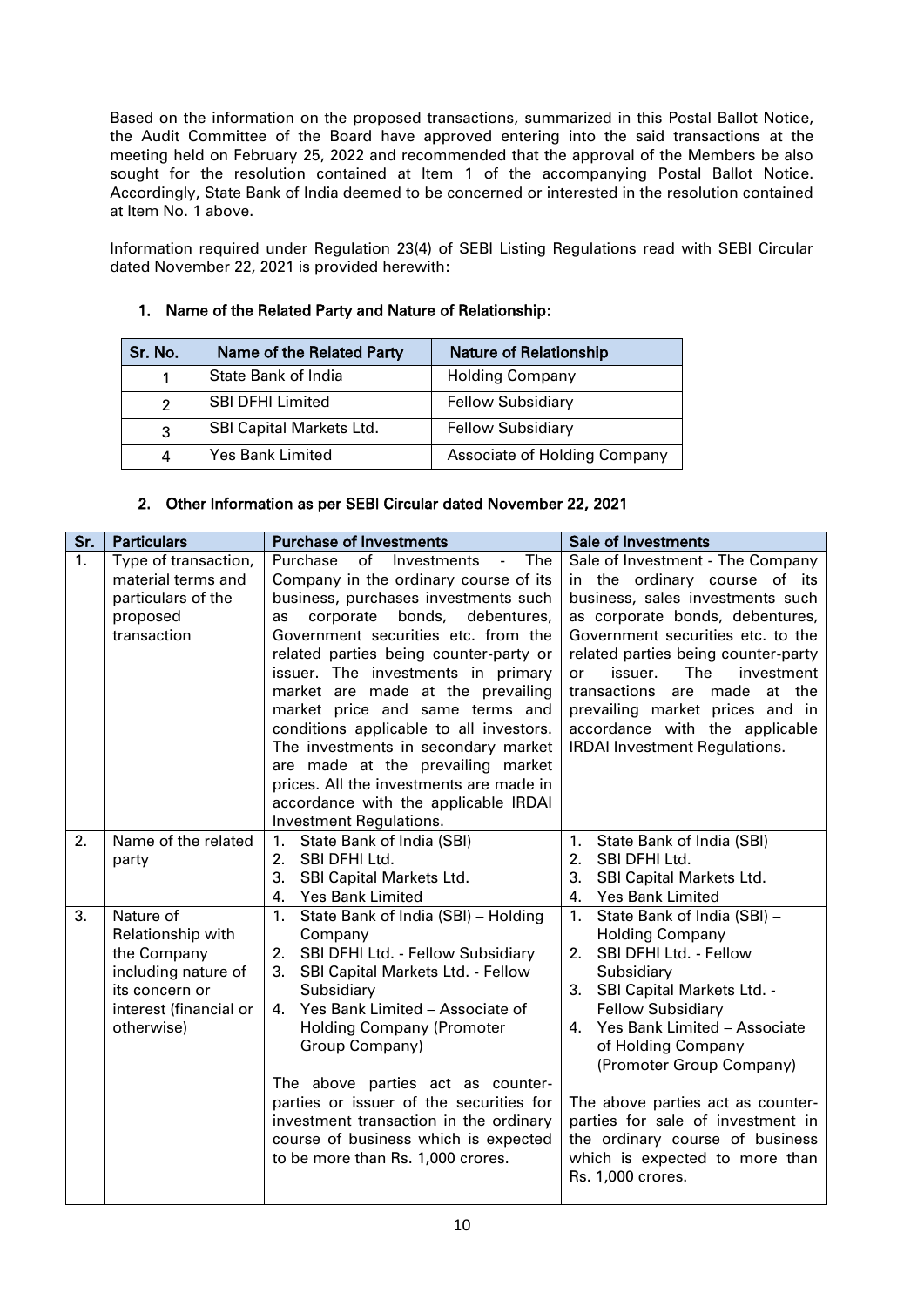| Sr. | <b>Particulars</b>                                                                                                                                                                                                   | <b>Purchase of Investments</b>                                                                                                                                                                                                                                                                                                                                                       | <b>Sale of Investments</b>                                                                                                                                                                                                                                                              |  |
|-----|----------------------------------------------------------------------------------------------------------------------------------------------------------------------------------------------------------------------|--------------------------------------------------------------------------------------------------------------------------------------------------------------------------------------------------------------------------------------------------------------------------------------------------------------------------------------------------------------------------------------|-----------------------------------------------------------------------------------------------------------------------------------------------------------------------------------------------------------------------------------------------------------------------------------------|--|
| 4.  | Tenure of the<br>proposed<br>transaction<br>(particular tenure<br>shall be specified)                                                                                                                                | Company<br>into<br>the<br>The<br>enters<br>investment transaction in the ordinary<br>course of its business.                                                                                                                                                                                                                                                                         | The Company enters into<br>the<br>investment transaction<br>the<br>in<br>ordinary course of its business.                                                                                                                                                                               |  |
| 5.  | Value of proposed<br>transaction                                                                                                                                                                                     | Estimated<br>value<br>of<br>proposed<br>transaction Rs. 5,000 crores for each<br>related party                                                                                                                                                                                                                                                                                       | Estimated value of proposed<br>transaction is Rs. 5,000 crores for<br>each related party.                                                                                                                                                                                               |  |
| 6.  | The percentage of<br>the Company<br>annual turnover, for<br>the immediately<br>preceding financial<br>year, that is<br>represented by the<br>value of the<br>proposed<br>transaction                                 | 10% of the annual turnover for F.Y.<br>2020-21 for each related party.                                                                                                                                                                                                                                                                                                               | 10% of the annual turnover for<br>F.Y. 2020-21 for each related party                                                                                                                                                                                                                   |  |
| 7.  | If the transaction<br>relates to any loans,<br>inter-corporate<br>deposits, advances<br>or investments<br>made or given by<br>the Company or its<br>subsidiary:                                                      | The transaction relate to purchase of<br>investments such as corporate bonds,<br>debentures, Government securities<br>etc. from related party being counter<br>party or issuer.                                                                                                                                                                                                      | The transaction relates to sale of<br>investments such as corporate<br>bonds, debentures, Government<br>securities etc. with related party<br>being counterparty or issuer.                                                                                                             |  |
|     | i) details of the<br>source of funds in<br>connection with the<br>proposed<br>transaction;                                                                                                                           | <b>The</b><br>investment<br>made<br>under<br>is<br>policyholders'<br>portfolio<br>and<br>Shareholders' portfolio out of the<br>premium received from the insurance<br>business and/or investment income.<br>The<br>investment is made<br>at the<br>prevailing market rate in accordance<br>with<br>applicable<br>regulations,<br>the<br>guidelines and circulars issued by<br>IRDAI. | The sale of investments is made<br>from policyholders' portfolio and<br>Shareholders' portfolio. The sale<br>of investments is made at the<br>prevailing<br>market<br>rate<br>in<br>accordance with the applicable<br>regulation,<br>guidelines<br>and<br>circulars issued by IRDAI.    |  |
|     | ii) Where any<br>financial<br>indebtedness is<br>incurred to make or<br>give loans, inter-<br>corporate deposits,<br>advances or<br>investments<br>• nature of<br>indebtedness;<br>• cost of funds; and<br>• tenure; | No financial indebtedness is incurred<br>as the investment is not made out of<br>borrowed fund.                                                                                                                                                                                                                                                                                      | financial<br>indebtedness<br>No.<br>İS.<br>incurred as the investment is not<br>made out of borrowed fund.                                                                                                                                                                              |  |
|     | iii) Applicable<br>terms, including<br>covenants, tenure,<br>interest rate and<br>repayment schedule,<br>whether secured or<br>unsecured; if<br>secured, the nature<br>of security;                                  | The<br>investments<br>made<br>in<br>are<br>corporate<br>bonds,<br>debentures,<br>Government securities<br>etc. in the<br>ordinary course of business at the<br>prevailing market rate in accordance<br>with<br>the<br>applicable<br>regulation,<br>guidelines and circulars issued by<br>IRDAI.                                                                                      | The sale of investments such as<br>corporate<br>bonds,<br>debentures,<br>Government securities etc. are<br>done in the ordinary course of<br>business at the prevailing market<br>rate in accordance<br>with the<br>applicable regulation, guidelines<br>and circulars issued by IRDAI. |  |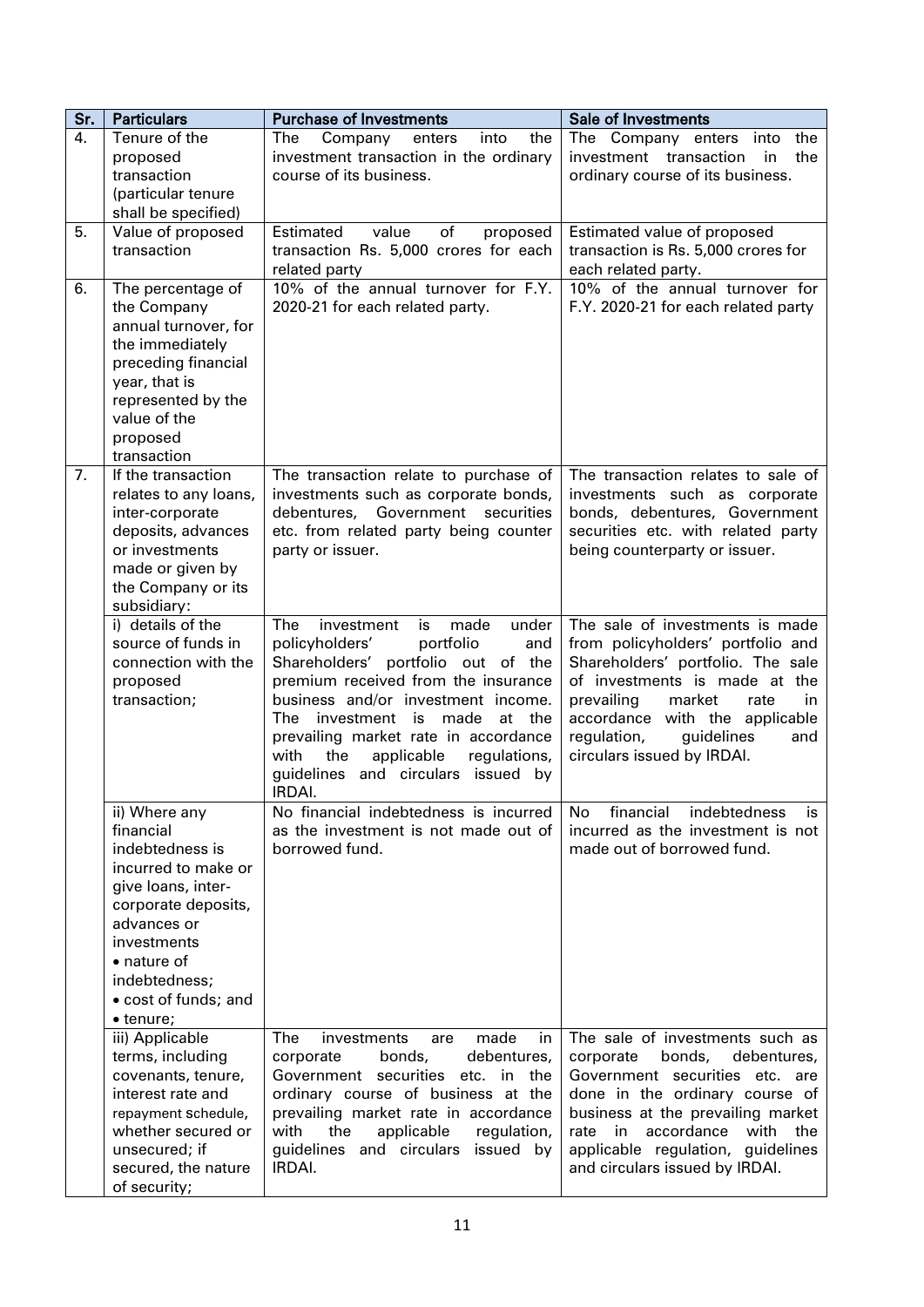| Sr. | <b>Particulars</b>                                                                                                              | <b>Purchase of Investments</b>                                                                                                                                                                                                                                                                                                                                                                                                                                                                                                                                                                                                                                                                                                                                                                                                                                                                                                                                                            | Sale of Investments                                                                                                                                                                                                                                                                                                                                                                                                                                                                                                                                                                                                                                                                                                                                                                                                                                                                                                                                                          |
|-----|---------------------------------------------------------------------------------------------------------------------------------|-------------------------------------------------------------------------------------------------------------------------------------------------------------------------------------------------------------------------------------------------------------------------------------------------------------------------------------------------------------------------------------------------------------------------------------------------------------------------------------------------------------------------------------------------------------------------------------------------------------------------------------------------------------------------------------------------------------------------------------------------------------------------------------------------------------------------------------------------------------------------------------------------------------------------------------------------------------------------------------------|------------------------------------------------------------------------------------------------------------------------------------------------------------------------------------------------------------------------------------------------------------------------------------------------------------------------------------------------------------------------------------------------------------------------------------------------------------------------------------------------------------------------------------------------------------------------------------------------------------------------------------------------------------------------------------------------------------------------------------------------------------------------------------------------------------------------------------------------------------------------------------------------------------------------------------------------------------------------------|
|     | iv) the purpose for                                                                                                             | The fund will be utilized in accordance                                                                                                                                                                                                                                                                                                                                                                                                                                                                                                                                                                                                                                                                                                                                                                                                                                                                                                                                                   | Investments<br>are<br>sold in<br>the                                                                                                                                                                                                                                                                                                                                                                                                                                                                                                                                                                                                                                                                                                                                                                                                                                                                                                                                         |
|     | which the funds will<br>be utilized by the                                                                                      | with the terms and conditions of the<br>issuance of securities.                                                                                                                                                                                                                                                                                                                                                                                                                                                                                                                                                                                                                                                                                                                                                                                                                                                                                                                           | ordinary course<br>of insurance<br>business out of Shareholders'                                                                                                                                                                                                                                                                                                                                                                                                                                                                                                                                                                                                                                                                                                                                                                                                                                                                                                             |
|     | ultimate beneficiary                                                                                                            |                                                                                                                                                                                                                                                                                                                                                                                                                                                                                                                                                                                                                                                                                                                                                                                                                                                                                                                                                                                           | fund and Policyholders' fund.                                                                                                                                                                                                                                                                                                                                                                                                                                                                                                                                                                                                                                                                                                                                                                                                                                                                                                                                                |
|     | of such funds                                                                                                                   |                                                                                                                                                                                                                                                                                                                                                                                                                                                                                                                                                                                                                                                                                                                                                                                                                                                                                                                                                                                           |                                                                                                                                                                                                                                                                                                                                                                                                                                                                                                                                                                                                                                                                                                                                                                                                                                                                                                                                                                              |
|     | pursuant to the RPT                                                                                                             |                                                                                                                                                                                                                                                                                                                                                                                                                                                                                                                                                                                                                                                                                                                                                                                                                                                                                                                                                                                           |                                                                                                                                                                                                                                                                                                                                                                                                                                                                                                                                                                                                                                                                                                                                                                                                                                                                                                                                                                              |
| 8.  | Justification as to<br>why the RPT is in<br>the interest of the<br>Company                                                      | The securities such<br>as corporate<br>debentures,<br>Government<br>bonds,<br>securities etc. are purchased from both<br>related and unrelated parties in the<br>ordinary course of business at the<br>prevailing market rate in accordance<br>with<br>applicable<br>the<br>regulations,<br>guidelines and circulars issued by<br>IRDAI. The purchase of investment is<br>expected to exceed Rs. 1,000 crore or<br>10% of the annual turnover of the<br>Company as per the audited financial<br>statements for the financial year 2021-<br>22, whichever is lower. The said<br>transactions shall be carried out in the<br>ordinary course of business at an<br>arm's length basis for furtherance of<br>business activities, optimization<br>of<br>investment returns and in order to<br><b>IRDAI</b><br>with<br>comply<br>investment<br>regulation, investment duration, credit<br>exposure norms etc. and therefore,<br>investment transactions are in the<br>interest of the Company. | The securities such as corporate<br>bonds, debentures, Government<br>securities etc. are sold to both<br>related and unrelated parties in the<br>ordinary course of business at the<br>prevailing<br>market<br>rate<br>in.<br>accordance with the applicable<br>guidelines<br>regulation,<br>and<br>circulars issued by IRDAI. The sale<br>of investment is expected to<br>exceed Rs. 1,000 crore or 10% of<br>annual turnover<br>the<br>of the<br>Company as per the audited<br>financial<br>statements<br>for<br>the<br>financial year 2021-22, whichever<br>is lower. The said transactions<br>shall be carried out in the ordinary<br>course of business at an arm's<br>length basis for furtherance of<br>business activities, optimization of<br>investment returns and in order to<br>comply with IRDAI investment<br>regulation, investment duration,<br>credit exposure norms etc. and<br>therefore, investment transactions<br>are in the interest of the Company. |
| 9.  | Copy of the<br>valuation or other<br>external party<br>report, if any such<br>report has been<br>relied upon                    | <b>NA</b>                                                                                                                                                                                                                                                                                                                                                                                                                                                                                                                                                                                                                                                                                                                                                                                                                                                                                                                                                                                 | <b>NA</b>                                                                                                                                                                                                                                                                                                                                                                                                                                                                                                                                                                                                                                                                                                                                                                                                                                                                                                                                                                    |
| 10. | Any other<br>information<br>relevant or<br>important for<br>the members to<br>take a decision on<br>the proposed<br>transaction | Nil                                                                                                                                                                                                                                                                                                                                                                                                                                                                                                                                                                                                                                                                                                                                                                                                                                                                                                                                                                                       | Nil                                                                                                                                                                                                                                                                                                                                                                                                                                                                                                                                                                                                                                                                                                                                                                                                                                                                                                                                                                          |

None of the other Directors, Key Managerial Personnel or their relatives, are in any way concerned or interested in the resolutions except Mr. Dinesh Kumar Khara and Mr. Ashwini Kumar Tewari who hold Directorship in State Bank of India.

Your Directors recommend the passing of the Ordinary Resolution at Item No. 1 of the accompanying Postal Ballot Notice, for the approval of the Members. The Members may please note that in terms of provisions of the SEBI Listing Regulations, no related party/ies shall vote to approve the Ordinary Resolution at Item No. 1 of the accompanying Postal Ballot Notice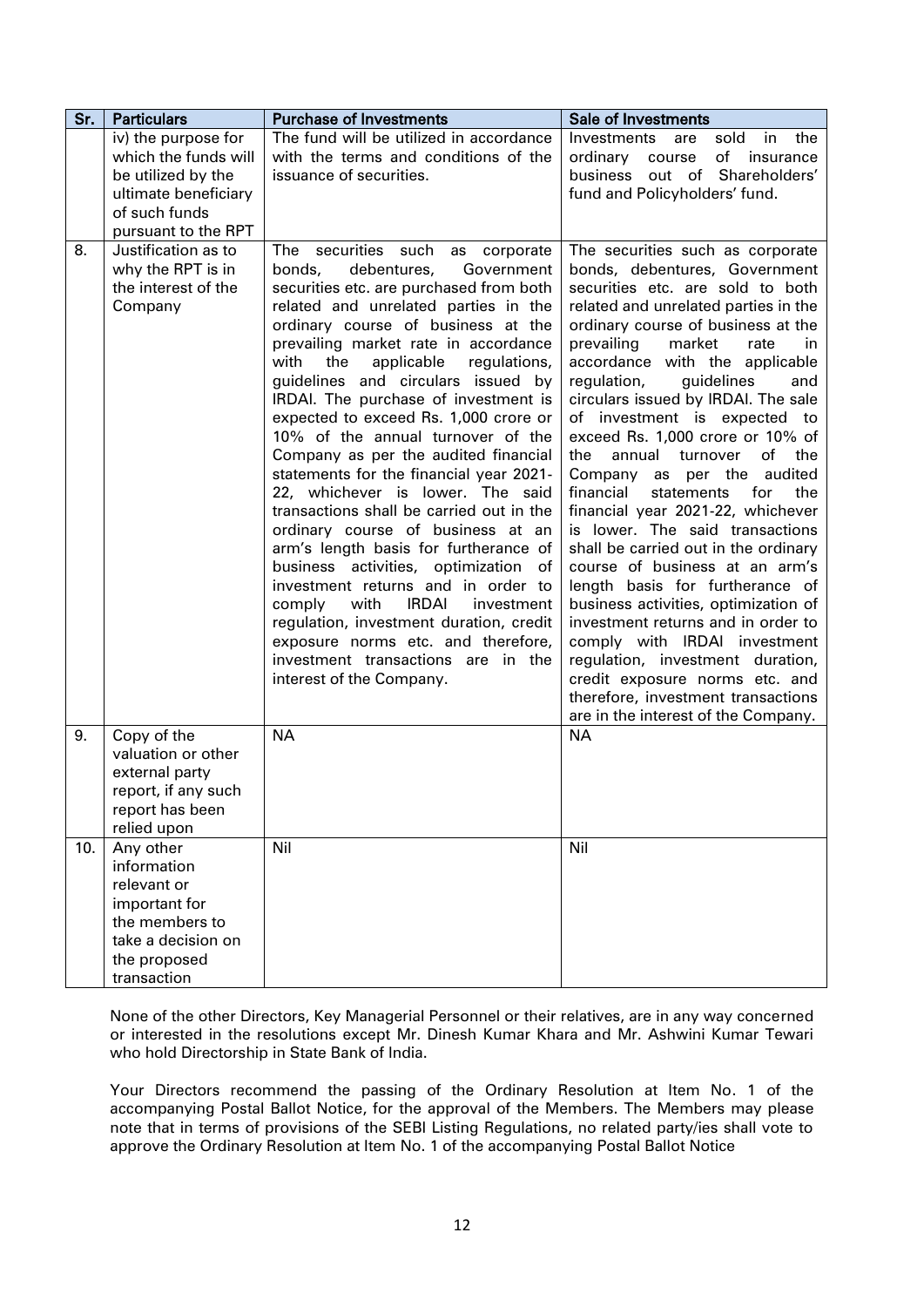## ITEM NO. 2

As per the provisions of Section 188 of the Companies Act, 2013 ("Act"), transactions with related parties which are on an arm's length basis and in the ordinary course of business, are exempted from the obligation of obtaining prior approval of shareholders. However, such transactions, if material, require the approval of shareholders through a resolution, notwithstanding the fact that the same are at an arm's length basis and in the ordinary course of business, as per the requirements of the provisions of Regulation 23(4) of the Securities and Exchange Board of India (Listing Obligations and Disclosure Requirements) Regulations, 2015 ("SEBI Listing Regulations"). As per the amendments to clause (zc) of Regulation 2(1) read with the proviso to Regulation 23(1) of the SEBI Listing Regulations, which will be effective from April 1, 2022, transactions involving transfer of resources, services or obligations between a listed entity or any of its subsidiaries on one hand and a related party of the listed entity or any of its subsidiaries on the other hand will be considered as "related party transactions", and as "material related party transactions", if the transaction to be entered into individually or taken together with previous transactions during a financial year, exceeds Rs. 1,000 crore or 10% of the annual turnover of the listed entity as per the last audited financial statements of the listed entity, whichever is lower.

Based on the information on the proposed transactions, summarized in resolution at Item No. 2 of the Postal Ballot Notice, the Audit Committee of the Board have approved entering into the said transactions at the meeting held on February 25, 2022 and recommended that the approval of the Members be also sought for the resolutions contained at Item No. 2 of the accompanying Postal Ballot Notice. Accordingly, State Bank of India deemed to be concerned or interested in the resolution contained at Item No. 2 above.

Information required under Regulation 23(4) of SEBI Listing Regulations read with SEBI Circular dated November 22, 2021 is provided herewith:

# 1. Name of the Related Party and Nature of Relationship:

| Name of the Related Party | <b>Nature of Relationship</b> |  |
|---------------------------|-------------------------------|--|
| State Bank of India       | <b>Holding Company</b>        |  |

### 2. Other Information as per SEBI Circular dated November 22, 2021

| Sr. | <b>Particulars</b>           | <b>Commission</b>                   | Insurance                    | Insurance                    | <b>Bank</b><br><b>Current</b> |
|-----|------------------------------|-------------------------------------|------------------------------|------------------------------|-------------------------------|
|     |                              |                                     | Premium                      | <b>Benefits/ Claims</b>      | account balances              |
| 1.  | Type of                      | Commission - The                    | Premium - The                | Claims - The                 | <b>Current Bank</b>           |
|     | transaction,                 | Company in the                      | Company                      | Company pays                 | account balances -            |
|     | material terms               | ordinary course of                  | receives                     | Benefits/ Claims             | The Company in                |
|     | and                          | its insurance                       | premium with                 | with respect to              | the ordinary                  |
|     | particulars of               | business pays                       | respect to                   | Group                        | course of its                 |
|     | the proposed                 | commission to the                   | Group                        | Insurance policy             | insurance                     |
|     | transaction                  | insurance                           | Insurance policy             | issued to SBI.               | business maintain             |
|     |                              | intermediaries in                   | issued to SBI.               | Insurance                    | current account               |
|     |                              | accordance with                     | Premium is                   | benefits/ claims             | balances for                  |
|     |                              | applicable IRDAI                    | received in                  | is paid in                   | collection of                 |
|     |                              | regulation for                      | accordance                   | accordance                   | premium,                      |
|     |                              | business sourced.                   | with the terms               | with the terms               | payment of claims             |
|     |                              | State Bank of India                 | and conditions               | and conditions               | and other                     |
|     |                              | (SBI) is a corporate                | of product                   | of product                   | expenses on daily             |
|     |                              | agent registered                    | approved by                  | approved by                  | basis.                        |
|     |                              | with IRDAI for sale                 | <b>IRDAI</b>                 | <b>IRDAI</b>                 |                               |
|     |                              | of insurance                        |                              |                              |                               |
|     |                              | product of the                      |                              |                              |                               |
|     |                              | Company.                            |                              |                              |                               |
| 2.  | Name of the<br>related party | <b>State Bank of India</b><br>(SBI) | State Bank of<br>India (SBI) | State Bank of<br>India (SBI) | State Bank of India<br>(SBI)  |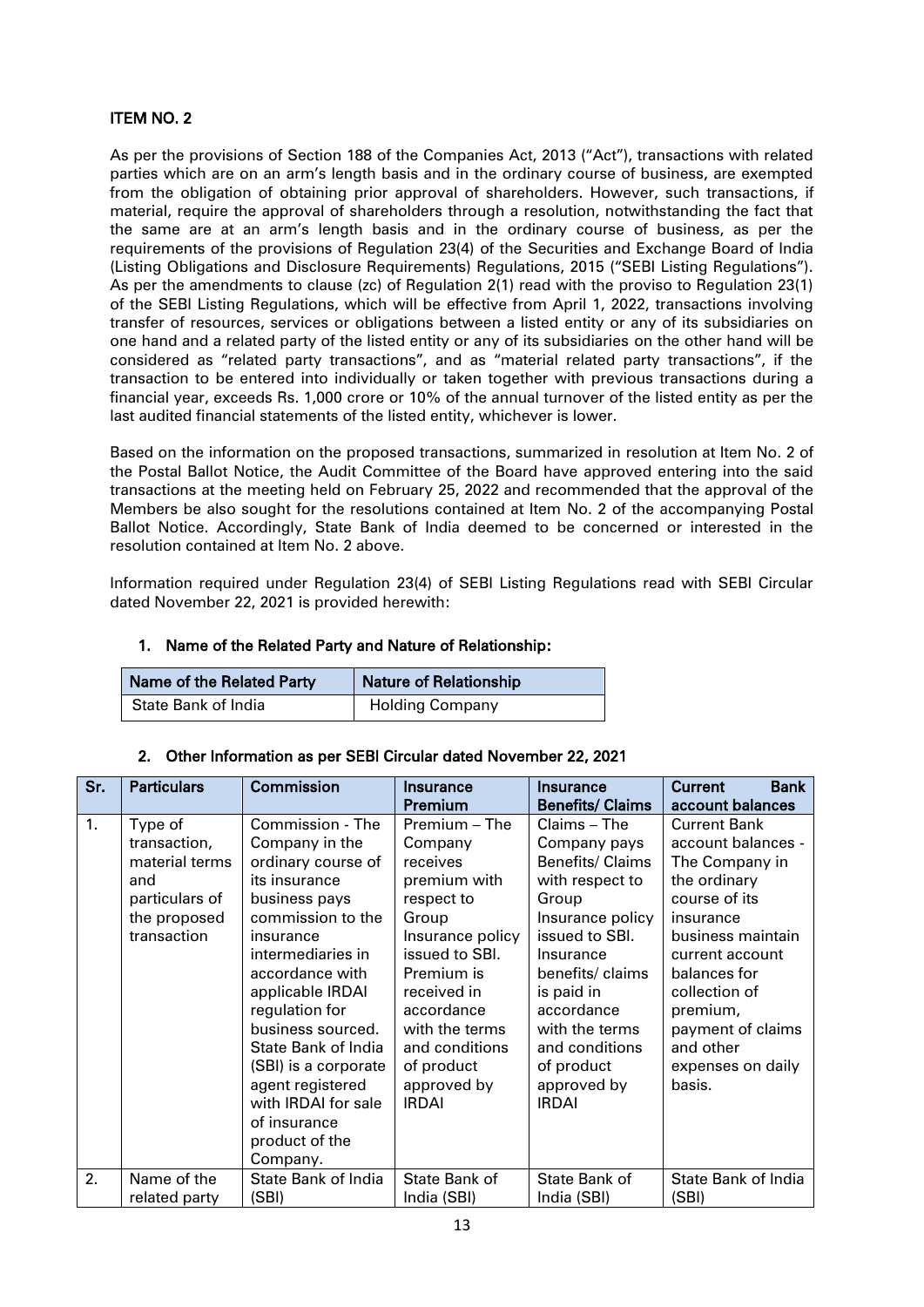| Sr. | <b>Particulars</b>                                                                                                                                                                            | Commission                                                                                                                                                                                                                                                                                                                                                                | <b>Insurance</b><br>Premium                                                                                                                                | Insurance<br><b>Benefits/ Claims</b>                                                                                                                                           | <b>Bank</b><br><b>Current</b><br>account balances                                                                                                                                                                                                             |
|-----|-----------------------------------------------------------------------------------------------------------------------------------------------------------------------------------------------|---------------------------------------------------------------------------------------------------------------------------------------------------------------------------------------------------------------------------------------------------------------------------------------------------------------------------------------------------------------------------|------------------------------------------------------------------------------------------------------------------------------------------------------------|--------------------------------------------------------------------------------------------------------------------------------------------------------------------------------|---------------------------------------------------------------------------------------------------------------------------------------------------------------------------------------------------------------------------------------------------------------|
| 3.  | Nature of<br>Relationship<br>with the<br>Company<br>including<br>nature of its<br>concern or<br>interest<br>(financial or<br>otherwise)                                                       | SBI is a holding<br>company / parent<br>company and also<br>acts as a corporate<br>agent for sale of<br>insurance<br>products of the<br>Company. Thus,<br>there is financial<br>interest.                                                                                                                                                                                 | SBI is a holding<br>company/<br>parent company<br>and pays<br>premium for<br>group insurance<br>policy issued.<br>Thus, there is<br>financial<br>interest. | SBI is a holding<br>company/<br>parent company<br>and receives<br>policy benefits/<br>claims for group<br>insurance policy<br>issued. Thus,<br>there is financial<br>interest. | SBI is a holding<br>company / parent<br>company and also<br>acts as a banker<br>for collection of<br>insurance<br>premium,<br>payment of<br>claims, other<br>expenses and<br>investments<br>related<br>transactions.<br>Thus, there is<br>financial interest. |
| 4.  | Tenure of the<br>proposed<br>transaction<br>(particular<br>tenure shall<br>be specified)                                                                                                      | The Company had<br>entered into<br>corporate agent<br>agreement with<br>SBI for sale of<br>insurance product.<br>The Commission<br>is paid to SBI<br>being corporate<br>agent in<br>accordance with<br>agreement and the<br>product features<br>approved by the<br><b>IRDAI</b> and<br>applicable<br>regulations. The<br>agreement shall be<br>valid until<br>terminated. | The Company<br>issue group<br>insurance policy<br>to SBI. The<br>tenure of the<br>transaction is as<br>per the terms<br>and conditions<br>of the product.  | The Company<br>issue group<br>insurance policy<br>to SBI. The<br>tenure of<br>transaction is as<br>per the terms<br>and conditions<br>of the product.                          | The Company<br>maintains current<br>account balances<br>with SBI at on-<br>going basis for<br>business<br>operations.                                                                                                                                         |
| 5.  | Value of<br>proposed<br>transaction                                                                                                                                                           | Estimated value of<br>proposed<br>transaction is Rs.<br>2,500 Crores.                                                                                                                                                                                                                                                                                                     | Actual amount<br>of premium as<br>per the terms<br>and conditions<br>of product<br>approved by<br>IRDAI.                                                   | Actual amount<br>of policy<br>benefits/ claims<br>paid as per the<br>terms and<br>conditions of<br>product<br>approved by<br>IRDAI.                                            | On Actual basis<br>based on the daily<br>collection of<br>premium and pay-<br>out of claims,<br>other expense and<br>investments<br>related<br>transactions.                                                                                                  |
| 6.  | The percentage<br>of the Company<br>annual<br>turnover, for<br>the immediately<br>preceding<br>financial year,<br>that is<br>represented<br>by the value<br>of the<br>proposed<br>transaction | 5% of the annual<br>turnover for F.Y.<br>2020-21.                                                                                                                                                                                                                                                                                                                         | <b>NA</b>                                                                                                                                                  | <b>NA</b>                                                                                                                                                                      | <b>NA</b>                                                                                                                                                                                                                                                     |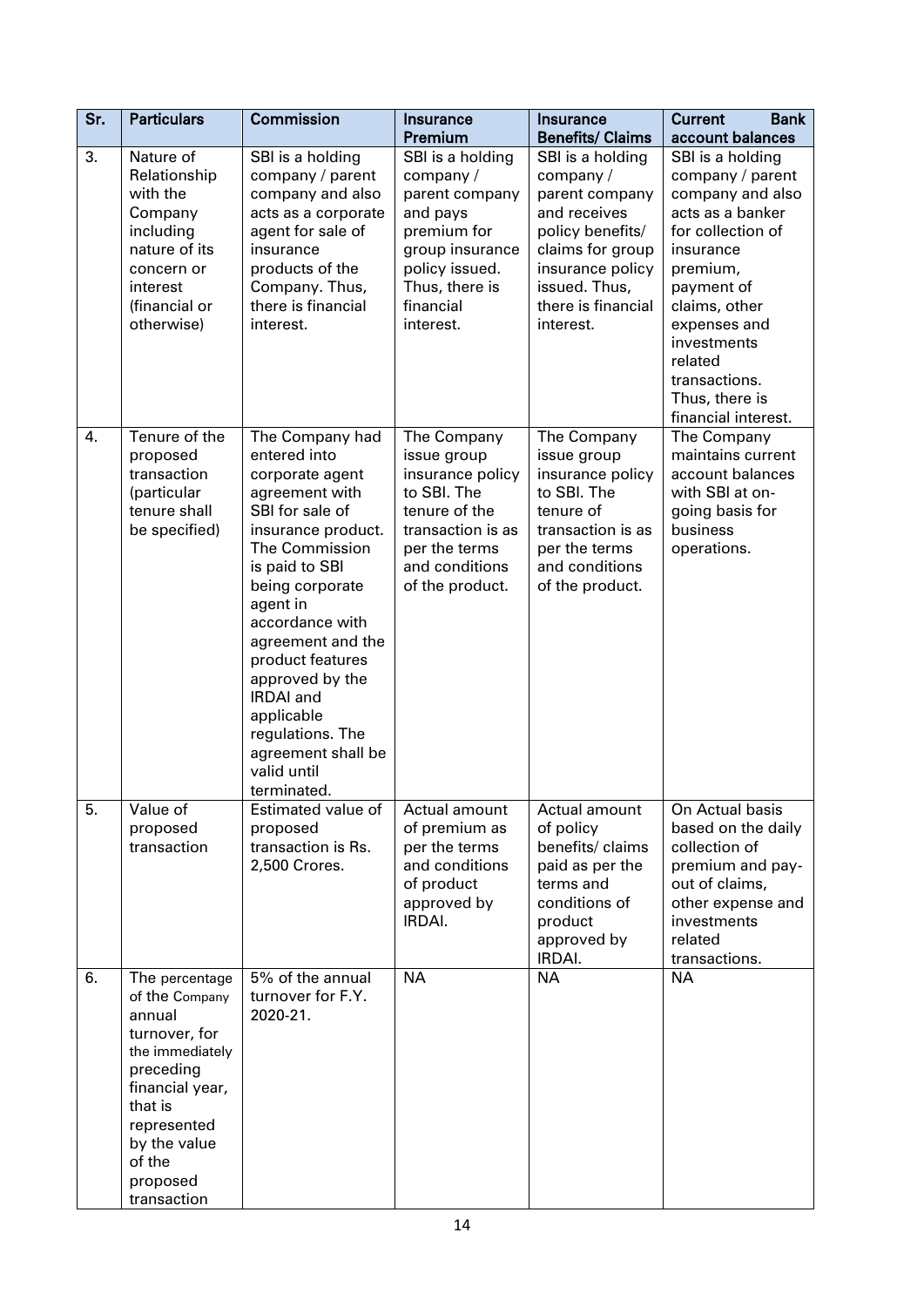| $\overline{\mathsf{Sr.}}$ | <b>Particulars</b> | Commission | Insurance<br>Premium | Insurance<br><b>Benefits/ Claims</b> | <b>Current</b><br><b>Bank</b><br>account balances |
|---------------------------|--------------------|------------|----------------------|--------------------------------------|---------------------------------------------------|
| 7.                        | If the             | <b>NA</b>  | <b>NA</b>            | <b>NA</b>                            | <b>NA</b>                                         |
|                           | transaction        |            |                      |                                      |                                                   |
|                           | relates to any     |            |                      |                                      |                                                   |
|                           | loans, inter-      |            |                      |                                      |                                                   |
|                           |                    |            |                      |                                      |                                                   |
|                           | corporate          |            |                      |                                      |                                                   |
|                           | deposits,          |            |                      |                                      |                                                   |
|                           | advances or        |            |                      |                                      |                                                   |
|                           | investments        |            |                      |                                      |                                                   |
|                           | made or given      |            |                      |                                      |                                                   |
|                           | by the             |            |                      |                                      |                                                   |
|                           | Company or its     |            |                      |                                      |                                                   |
|                           | subsidiary:        |            |                      |                                      |                                                   |
|                           | i) details of      | <b>NA</b>  | <b>NA</b>            | <b>NA</b>                            | <b>NA</b>                                         |
|                           | the source of      |            |                      |                                      |                                                   |
|                           | funds in           |            |                      |                                      |                                                   |
|                           | connection         |            |                      |                                      |                                                   |
|                           | with the           |            |                      |                                      |                                                   |
|                           | proposed           |            |                      |                                      |                                                   |
|                           | transaction;       |            |                      |                                      |                                                   |
|                           | ii) Where any      | <b>NA</b>  | <b>NA</b>            | <b>NA</b>                            | <b>NA</b>                                         |
|                           | financial          |            |                      |                                      |                                                   |
|                           | indebtedness       |            |                      |                                      |                                                   |
|                           | is incurred to     |            |                      |                                      |                                                   |
|                           | make or give       |            |                      |                                      |                                                   |
|                           | loans, inter-      |            |                      |                                      |                                                   |
|                           | corporate          |            |                      |                                      |                                                   |
|                           | deposits,          |            |                      |                                      |                                                   |
|                           | advances or        |            |                      |                                      |                                                   |
|                           | investments        |            |                      |                                      |                                                   |
|                           | • nature of        |            |                      |                                      |                                                   |
|                           | indebtedness;      |            |                      |                                      |                                                   |
|                           | $\bullet$ cost of  |            |                      |                                      |                                                   |
|                           | funds; and         |            |                      |                                      |                                                   |
|                           | · tenure;          |            |                      |                                      |                                                   |
|                           | iii) Applicable    | <b>NA</b>  | <b>NA</b>            | <b>NA</b>                            | <b>NA</b>                                         |
|                           | terms,             |            |                      |                                      |                                                   |
|                           | including          |            |                      |                                      |                                                   |
|                           | covenants,         |            |                      |                                      |                                                   |
|                           | tenure,            |            |                      |                                      |                                                   |
|                           | interest rate      |            |                      |                                      |                                                   |
|                           | and repayment      |            |                      |                                      |                                                   |
|                           | schedule,          |            |                      |                                      |                                                   |
|                           | whether            |            |                      |                                      |                                                   |
|                           | secured or         |            |                      |                                      |                                                   |
|                           | unsecured; if      |            |                      |                                      |                                                   |
|                           | secured, the       |            |                      |                                      |                                                   |
|                           | nature of          |            |                      |                                      |                                                   |
|                           | security;          |            |                      |                                      |                                                   |
|                           | iv) the purpose    | <b>NA</b>  | <b>NA</b>            | <b>NA</b>                            | <b>NA</b>                                         |
|                           | for which the      |            |                      |                                      |                                                   |
|                           | funds will be      |            |                      |                                      |                                                   |
|                           | utilized by the    |            |                      |                                      |                                                   |
|                           | ultimate           |            |                      |                                      |                                                   |
|                           | beneficiary of     |            |                      |                                      |                                                   |
|                           | such funds         |            |                      |                                      |                                                   |
|                           | pursuant to        |            |                      |                                      |                                                   |
|                           | the RPT            |            |                      |                                      |                                                   |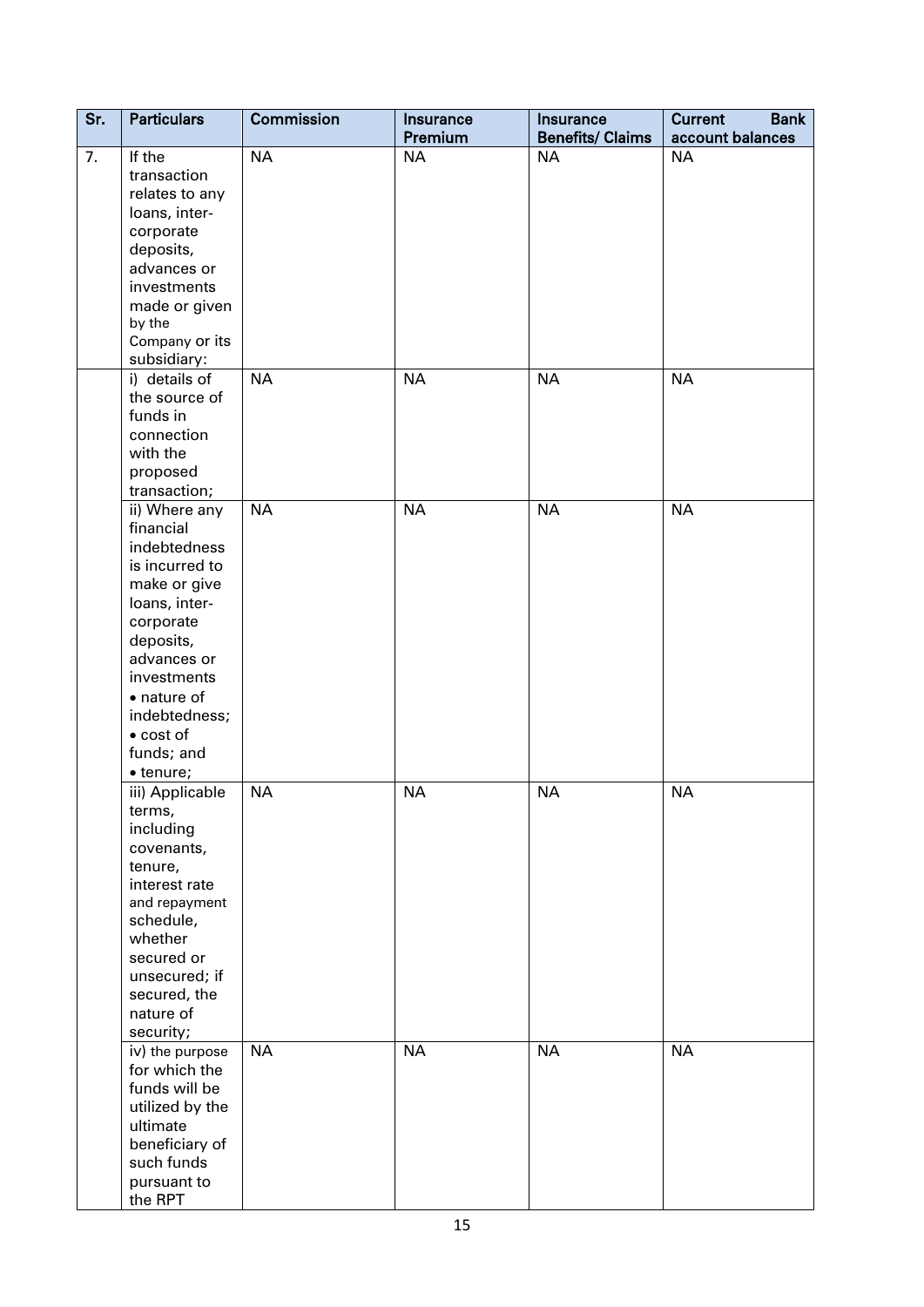| Sr. | <b>Particulars</b>                                                                                                                 | Commission                                                                                                                                                                                                                                                                                                                                                                                                                                                                                                                                                                                                                                                                                                                                                     | Insurance<br>Premium                                                                                                                                                                                                                           | <b>Insurance</b><br><b>Benefits/ Claims</b>                                                                                                                                                                                                                   | <b>Bank</b><br><b>Current</b><br>account balances                                                                                                                                                                                                                                                                                                         |
|-----|------------------------------------------------------------------------------------------------------------------------------------|----------------------------------------------------------------------------------------------------------------------------------------------------------------------------------------------------------------------------------------------------------------------------------------------------------------------------------------------------------------------------------------------------------------------------------------------------------------------------------------------------------------------------------------------------------------------------------------------------------------------------------------------------------------------------------------------------------------------------------------------------------------|------------------------------------------------------------------------------------------------------------------------------------------------------------------------------------------------------------------------------------------------|---------------------------------------------------------------------------------------------------------------------------------------------------------------------------------------------------------------------------------------------------------------|-----------------------------------------------------------------------------------------------------------------------------------------------------------------------------------------------------------------------------------------------------------------------------------------------------------------------------------------------------------|
| 8.  | Justification<br>as to why the<br>RPT is in the<br>interest of the<br>Company                                                      | The Commission<br>is paid to SBI<br>being Corporate<br>Agent for sale of<br>insurance<br>products of the<br>Company. The<br>Commission is<br>paid to SBI as per<br>the product<br>features approved<br>by the IRDAI and<br>other applicable<br>regulations at the<br>rate and terms and<br>condition similar<br>to other corporate<br>agents of the<br>Company. The<br>commission to SBI<br>is expected to<br>exceed Rs. 1,000<br>crore or 10% of<br>the annual<br>turnover of the<br>Company as per<br>the audited<br>financial<br>statements for the<br>financial year<br>2021-22,<br>whichever is<br>lower. The said<br>transactions shall<br>be carried out in<br>the ordinary<br>course of business<br>of the Company<br>and at an arm's<br>length basis. | The Company<br>provide Group<br>insurance<br>products to all<br>the entities<br>(related and un<br>related) and<br>receives<br>premium in<br>accordance<br>with the same<br>terms and<br>conditions of<br>product<br>approved by<br>the IRDAI. | The Company<br>provide Group<br>insurance<br>products to all<br>the entities<br>(related and un<br>related) and<br>pays insurance<br>benefits/ claims<br>in accordance<br>with the same<br>terms and<br>conditions of<br>product<br>approved by<br>the IRDAI. | The Company<br>maintains current<br>account with bank<br>for collection of<br>premium,<br>payment of claims<br>and other<br>expenses and<br>investments<br>related<br>transactions in the<br>ordinary course of<br>insurance<br>business. The<br>Company also<br>maintains current<br>bank accounts<br>with other banks<br>not related to the<br>Company. |
| 9.  | Copy of the<br>valuation or<br>other external<br>party report, if<br>any such<br>report has<br>been relied<br>upon                 | <b>NA</b>                                                                                                                                                                                                                                                                                                                                                                                                                                                                                                                                                                                                                                                                                                                                                      | <b>NA</b>                                                                                                                                                                                                                                      | <b>NA</b>                                                                                                                                                                                                                                                     | <b>NA</b>                                                                                                                                                                                                                                                                                                                                                 |
| 10. | Any other<br>information<br>relevant or<br>important for<br>the members<br>to take a<br>decision on<br>the proposed<br>transaction | Nil                                                                                                                                                                                                                                                                                                                                                                                                                                                                                                                                                                                                                                                                                                                                                            | <b>NA</b>                                                                                                                                                                                                                                      | <b>NA</b>                                                                                                                                                                                                                                                     | Nil                                                                                                                                                                                                                                                                                                                                                       |